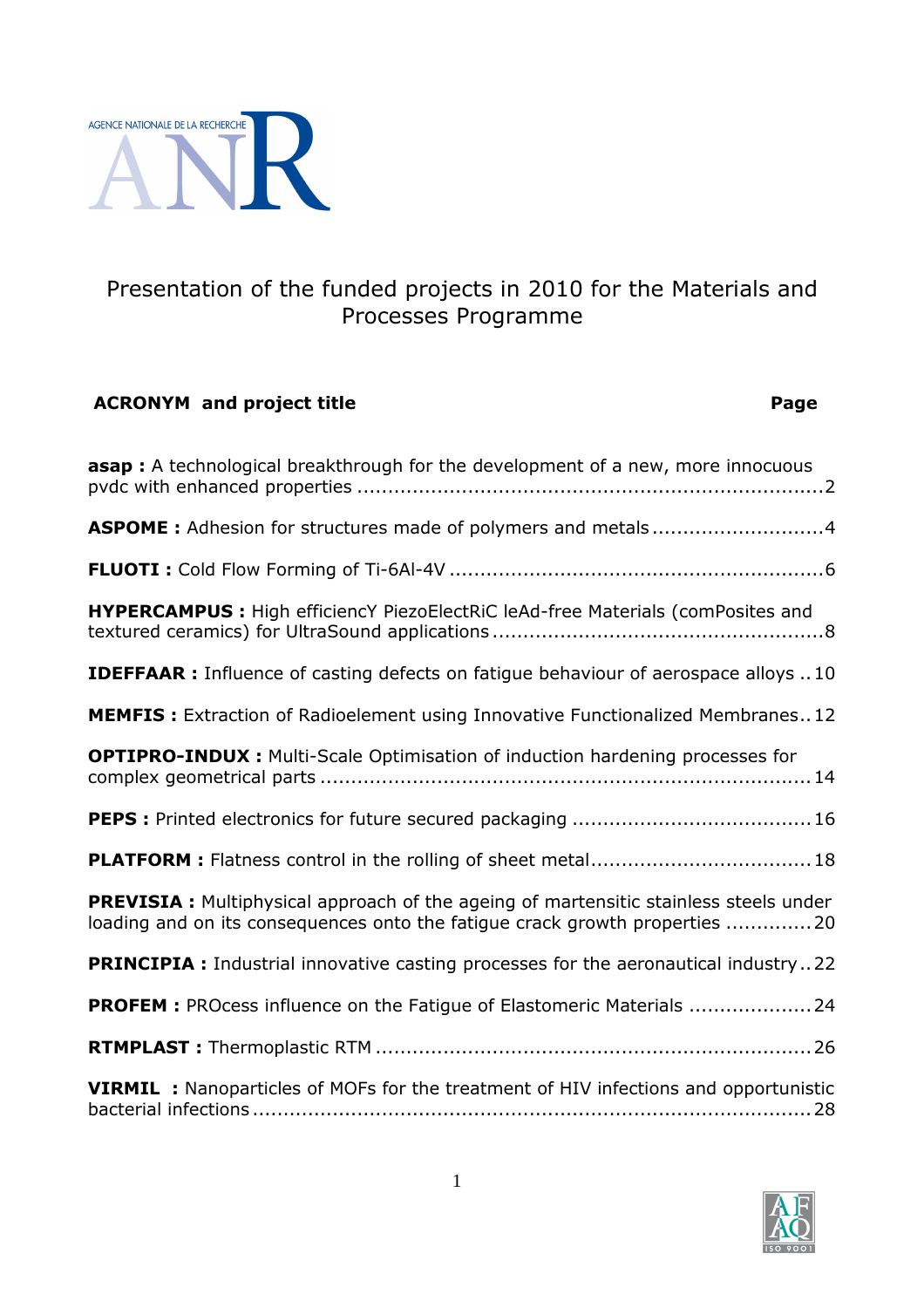# Materials and Processes programme

#### **YEAR 2010**

| Polyvinylidene chloride (PVDC) is widely used in food and drug<br>packaging, due to his excellent water vapor and oxygen barrier<br><b>Abstract</b><br>properties. PVDC is sold as either an extrudable resin or as an<br>aqueous dispersion (latex) for coating. These applications, and<br>also legislation related to these products, require that the level<br>of degradation products be minimized, and the migration of any<br>and/or by-products be well<br>additives<br>controlled<br>and<br>documented. This polymer has some limitations: migration of<br>additives, which is a common problem to all industrial polymers<br>synthesized by heterogeneous polymerization, and resistance to<br>storage conditions and certain treatments. Limitations could be<br>reduced if the following identified properties can be improved :<br>• resistance to UV and visible light, • resistance to Beta<br>radiation during processing of multilayer films,<br>• thermal<br>stability of PVDC during extrusion processing,<br>• thermal<br>stability of coated films, and • reduction of the migration of by-<br>products and additives. The ASAP industrial research project<br>aims to understand the degradation mechanisms, identify the<br>various species which can be generated<br>during PVDC<br>degradation, and develop suitable solutions to limit the<br>migration phenomena of both desirable species (such as<br>surfactants and additives) and undesirable species (such as by-<br>products). This understanding requires a preliminary analysis of<br>the co-extruded and coated films produced with PVDC.<br>Therefore, the proposed research programme will focus on the<br>following points: • to know the critical UV and visible light<br>wavelengths which contribute to PVDC degradation, • to know<br>the impact of ? radiation on the PVDC layer in a coextruded film,<br>• to better understand the relative contributions of both the<br>monomer units used and the end groups present in the PVDC<br>backbone to thermal degradation of PVDC products, and<br>$\bullet$ to<br>compare latexes using molecular surfactants to latexes without<br>molecular surfactants.<br>Research project results will lead to the<br>development of a new generation of PVDC. In order to reach<br>that goal, there is a high need for technological breakthrough by<br>working on innovative processes, based on high level studies | <b>Project title</b> | <b>ASAP</b> : A technological breakthrough for the<br>development of a new, more innocuous PVDC with<br>enhanced properties |
|-------------------------------------------------------------------------------------------------------------------------------------------------------------------------------------------------------------------------------------------------------------------------------------------------------------------------------------------------------------------------------------------------------------------------------------------------------------------------------------------------------------------------------------------------------------------------------------------------------------------------------------------------------------------------------------------------------------------------------------------------------------------------------------------------------------------------------------------------------------------------------------------------------------------------------------------------------------------------------------------------------------------------------------------------------------------------------------------------------------------------------------------------------------------------------------------------------------------------------------------------------------------------------------------------------------------------------------------------------------------------------------------------------------------------------------------------------------------------------------------------------------------------------------------------------------------------------------------------------------------------------------------------------------------------------------------------------------------------------------------------------------------------------------------------------------------------------------------------------------------------------------------------------------------------------------------------------------------------------------------------------------------------------------------------------------------------------------------------------------------------------------------------------------------------------------------------------------------------------------------------------------------------------------------------------------------------------------------------------------------------------------------------------------------------------------------------------|----------------------|-----------------------------------------------------------------------------------------------------------------------------|
| carried out at academic level, and which have demonstrated real<br>benefits in terms of both polymer properties and processing.                                                                                                                                                                                                                                                                                                                                                                                                                                                                                                                                                                                                                                                                                                                                                                                                                                                                                                                                                                                                                                                                                                                                                                                                                                                                                                                                                                                                                                                                                                                                                                                                                                                                                                                                                                                                                                                                                                                                                                                                                                                                                                                                                                                                                                                                                                                       |                      |                                                                                                                             |

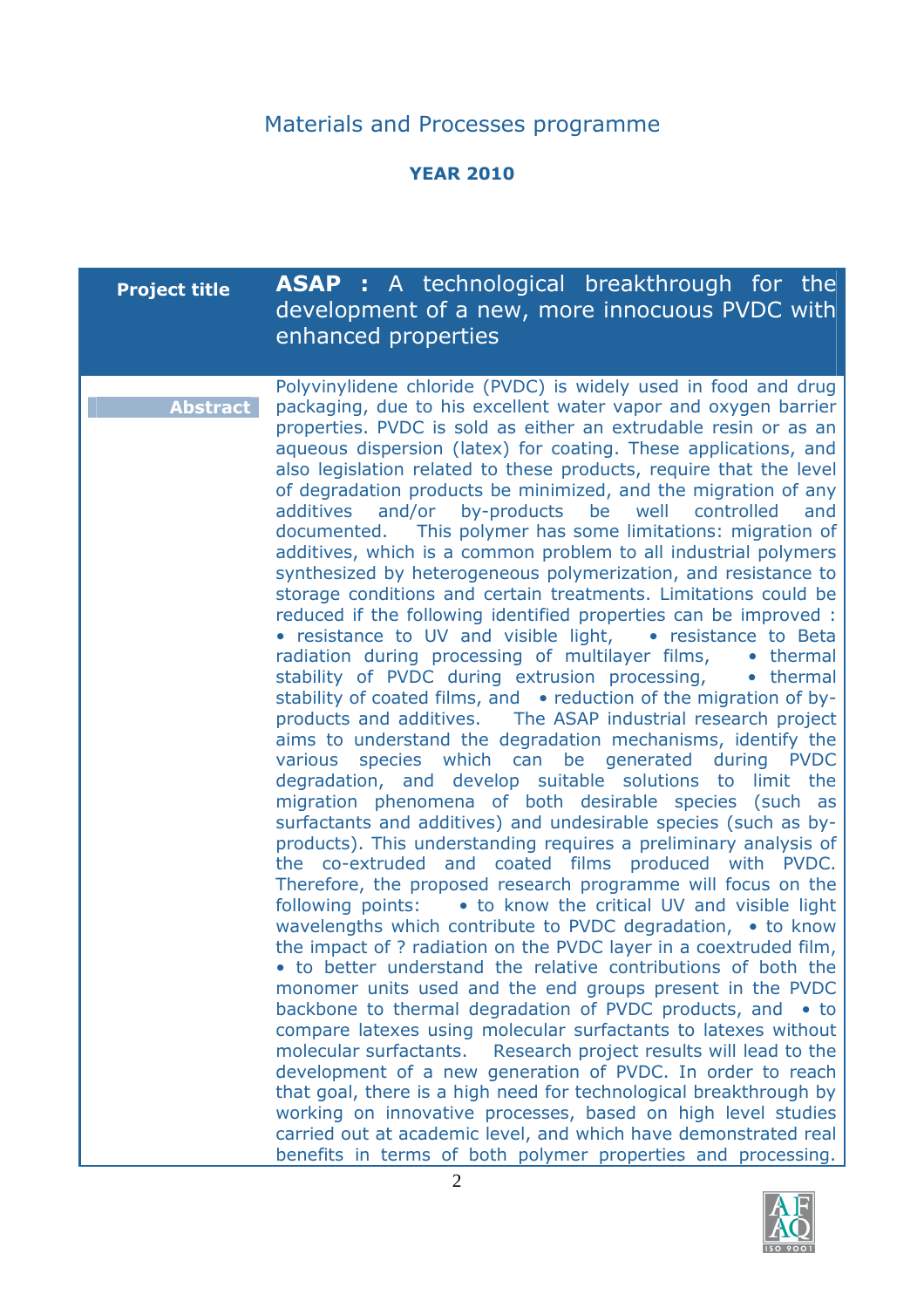|                                      | The multidisciplinary team brought together to execute the ASAP<br>project includes renowned industrial and academic parties to<br>ensure improvement of the current state-of-the-art and<br>compliance with future industry (and market) specifications.<br>SOLVIN SA, as project scientific coordinator, will lead this team<br>with future industrial/market needs in mind. Academic partners<br>UPMC, C2P2, ICG, LCP andTue Eindhoven, will all contribute with<br>specific know-how, knowledge and experience in well defined<br>areas and develop specific competencies. |
|--------------------------------------|--------------------------------------------------------------------------------------------------------------------------------------------------------------------------------------------------------------------------------------------------------------------------------------------------------------------------------------------------------------------------------------------------------------------------------------------------------------------------------------------------------------------------------------------------------------------------------|
| <b>Partners</b>                      | <b>SOLVIN SA</b><br>UPMC Laboratoire de Chimie des Polymères<br>UCBL Chimie Catalyse Polymère et Procédés<br>Université de Provence Laboratoire Chimie Provence<br><b>Institut Charles Gerhardt</b>                                                                                                                                                                                                                                                                                                                                                                            |
| <b>Coordinator</b>                   | Jérôme VINAS SOLVIN SA<br>Jerome.vinas@solvay.com                                                                                                                                                                                                                                                                                                                                                                                                                                                                                                                              |
| <b>ANR funding</b>                   | 1 226 140 €                                                                                                                                                                                                                                                                                                                                                                                                                                                                                                                                                                    |
| <b>Starting date</b><br>and duration | January $2011 - 36$ months                                                                                                                                                                                                                                                                                                                                                                                                                                                                                                                                                     |
| <b>Reference</b>                     | <b>ANR-10-RMNP-005</b>                                                                                                                                                                                                                                                                                                                                                                                                                                                                                                                                                         |
| <b>Cluster label</b>                 | <b>AXELERA</b>                                                                                                                                                                                                                                                                                                                                                                                                                                                                                                                                                                 |

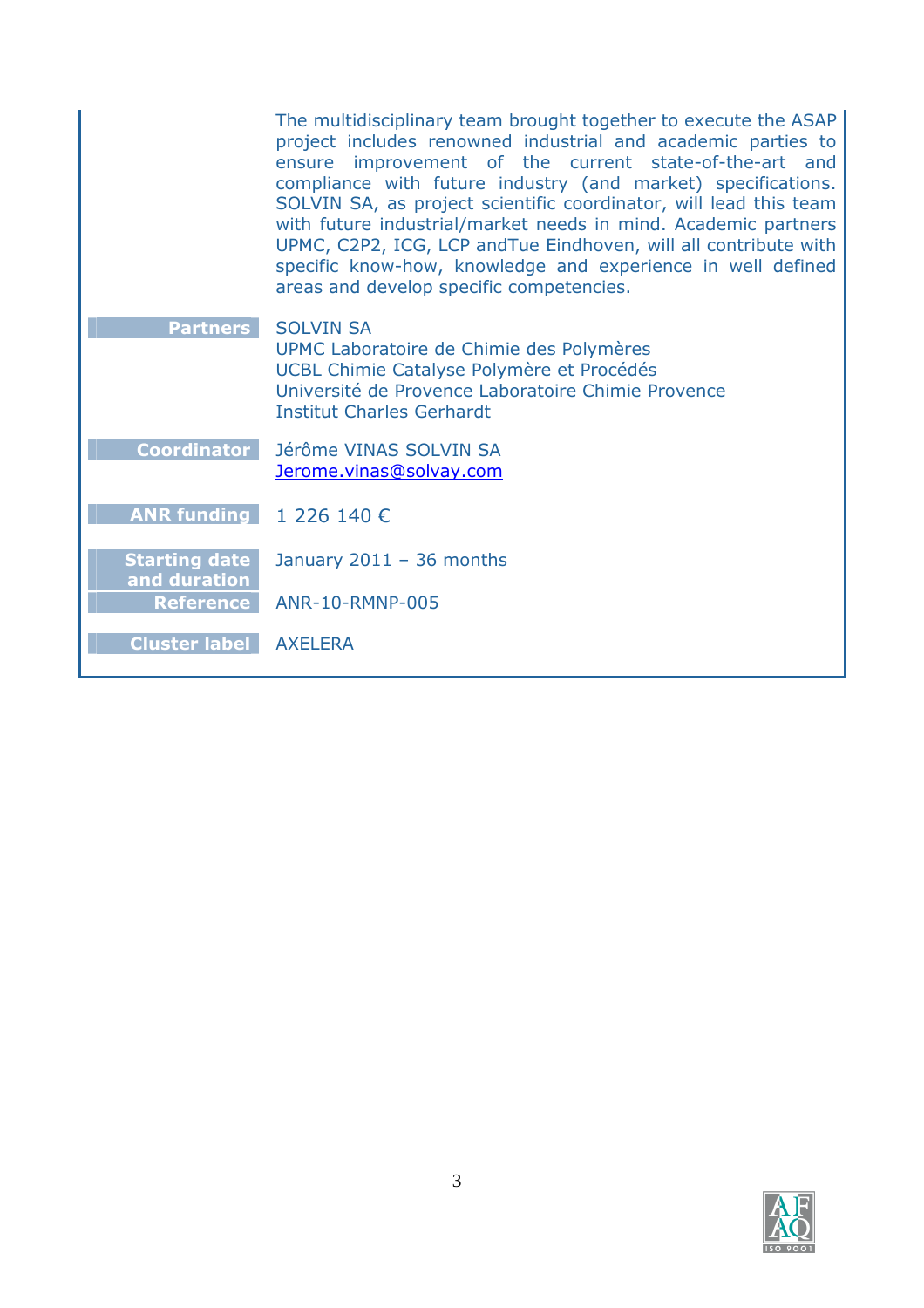| <b>Project title</b> | <b>ASPOME:</b> Adhesion for structures made of |  |  |  |
|----------------------|------------------------------------------------|--|--|--|
|                      | polymers and metals                            |  |  |  |

**Abstract** The plastic-metal hybrid technology was developed to bridge the gap between the two worlds of metal and plastics. The technology allows the combination of the advantages of metals (stiffness, strength, ductility, low cost) and plastics (function integration, low density). It is now extensively used in automotive but it is currently limited to semi structural applications such as front end carriers or other bolt on body in white parts. The standard hybrid technology consists in placing a metal insert inside an injection mold and to over-mold it with plastics. The plastic goes through holes and wraps around the insert edges. The link between the metal and the plastic is mainly mechanical and the shear bond strength if limited to 2 MPa.In the case of structural parts, high strength steel is used and not a preferred solution to have holes in a load bearing structure. For these two reasons, the hybrid technology is not currently used for load bearing structures. The objective of the ASPOME project is to extend the use of the hybrid technology to load bearing structural parts. To reach this target, the direct adhesion of injected thermoplastics on a metal or composite structural substrate will be developed. The substrates will be surface-treated by atmospheric pressure cold plasma process. Atmospheric plasma treatment is currently used mainly for cleaning surfaces, activation of surfaces, and surface coating. It is not yet used for the purpose of the study. The surface treatment will be adapted by ENSCP to the substrate (steel with or without e-coat treatment, aluminum, continuous fiber reinforced polyamide composites) and the over-molded plastic to reach adhesion strength between the injected plastic and the insert of 20 MPa or more. To reach this target, the atmospheric plasma treatment will be coupled if needed with the deposition of a thin layer of a primer that can be adapted to the substrate. The effect of physical treatment of the insert (heating before injection, grit blasting) will also be assessed on the quality of the interface. The effect of mechanical loading and ageing of the structure on the quality of the interface between the injected polymer and the surface-treated substrate will be evaluated by Mines de Paris. A mechanical model of the interface between the thermoplastic and the surface-treated substrate will be developed to enable an improved simulation of load bearing polymer metal structures To define the conditions, two case studies will be developed by the industrial partners FAS and FAE. The first case study is a seat structure element with multi-axial static, crash, and fatigue conditions. The structure and the interface will also be evaluated for long term ageing for interior conditions. The recyclability of the polymer-metal hybrid structures will be assessed, as well as the life cycle

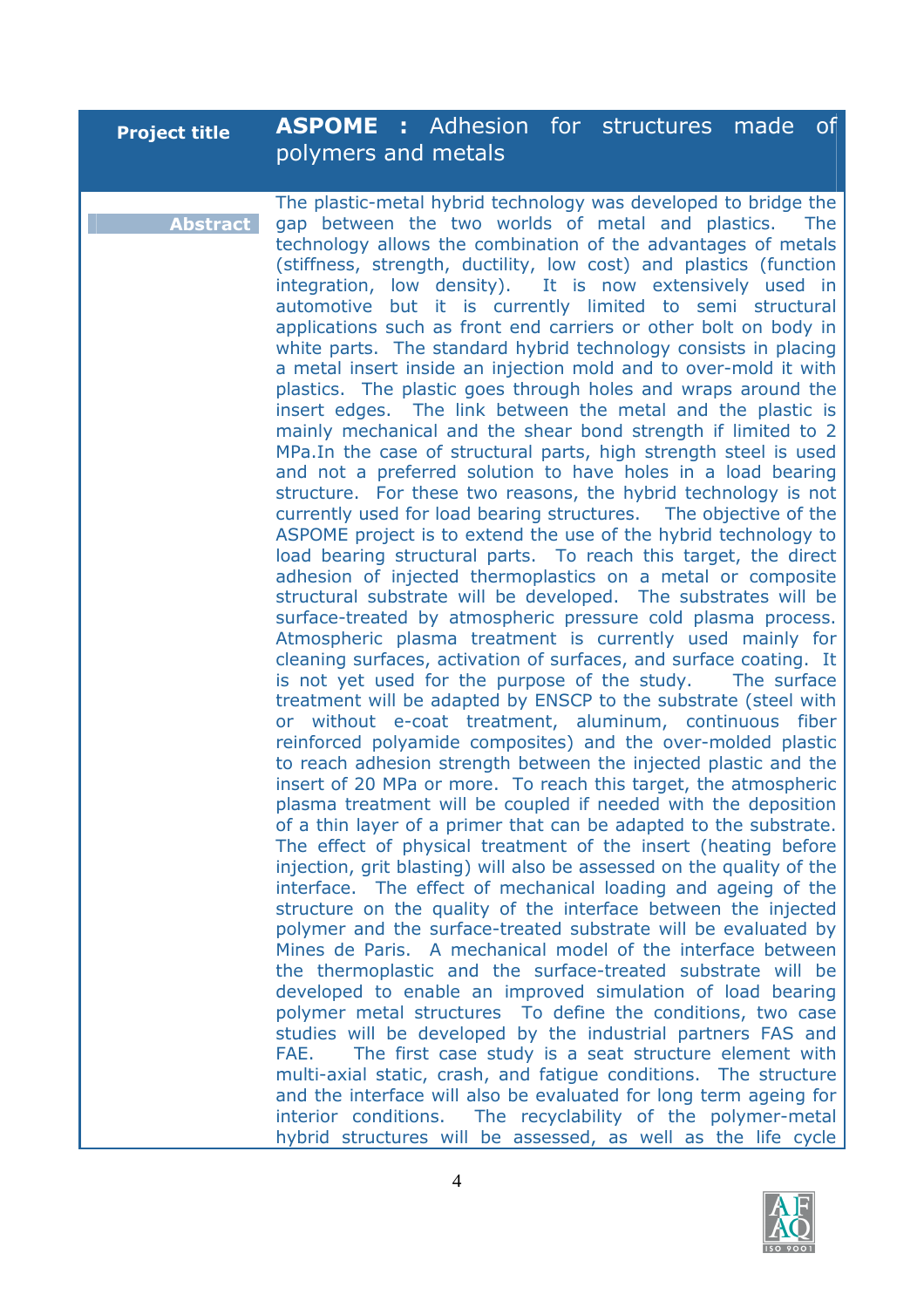|                                      | analysis of the component. The second case study is a front<br>end carrier with multi-axial static, fatique and vibration<br>conditions. The structure and the interface will be evaluated for<br>long term ageing for under the bonnet conditions (temperature,<br>humidity, and resistance to fluids).  In conclusion, ASPOME has<br>the following objectives<br>1. Adhesion strength between<br>polymer and metal or composite substrate of 20 MPa minimum<br>by direct injection of the polymer 2. Development of surface<br>treatments adapted to the substrate and the over-molded<br>3. Evaluation of the effect of mechanical<br>thermoplastics<br>loading and aging on the quality of the interface 4. Simulation<br>of the structures in static and in crash by modeling the interface<br>5. Development of a cost effective process for direct adhesion<br>of injected thermoplastics on a metal substrate and application<br>to load bearing structures in large series<br>6. Replacement of<br>seat structures<br>made<br>in in<br>metal by<br>hybrid<br>structures<br>metal/plastics/composite) 7. Assessment of the recycling of<br>hybrid structures and life cycle analysis. |
|--------------------------------------|-----------------------------------------------------------------------------------------------------------------------------------------------------------------------------------------------------------------------------------------------------------------------------------------------------------------------------------------------------------------------------------------------------------------------------------------------------------------------------------------------------------------------------------------------------------------------------------------------------------------------------------------------------------------------------------------------------------------------------------------------------------------------------------------------------------------------------------------------------------------------------------------------------------------------------------------------------------------------------------------------------------------------------------------------------------------------------------------------------------------------------------------------------------------------------------------------|
| <b>Partners</b>                      | Faurecia Sièges d'Automobile<br><b>ENS Chimie de Paris</b><br><b>Faurecia Automobile Exteriors</b><br><b>ARMINES CDM</b>                                                                                                                                                                                                                                                                                                                                                                                                                                                                                                                                                                                                                                                                                                                                                                                                                                                                                                                                                                                                                                                                      |
| <b>Coordinator</b>                   | Thierry Renault - Faurecia sieges d'Automobile<br>Thierry.renault@faurecia.com                                                                                                                                                                                                                                                                                                                                                                                                                                                                                                                                                                                                                                                                                                                                                                                                                                                                                                                                                                                                                                                                                                                |
| <b>ANR funding</b>                   | 712 177 €                                                                                                                                                                                                                                                                                                                                                                                                                                                                                                                                                                                                                                                                                                                                                                                                                                                                                                                                                                                                                                                                                                                                                                                     |
| <b>Starting date</b><br>and duration | January $2011 - 36$ months                                                                                                                                                                                                                                                                                                                                                                                                                                                                                                                                                                                                                                                                                                                                                                                                                                                                                                                                                                                                                                                                                                                                                                    |
| <b>Reference</b>                     | <b>ANR-10-RMNP-008</b>                                                                                                                                                                                                                                                                                                                                                                                                                                                                                                                                                                                                                                                                                                                                                                                                                                                                                                                                                                                                                                                                                                                                                                        |
| <b>Cluster label</b>                 | <b>MOV'EO</b>                                                                                                                                                                                                                                                                                                                                                                                                                                                                                                                                                                                                                                                                                                                                                                                                                                                                                                                                                                                                                                                                                                                                                                                 |

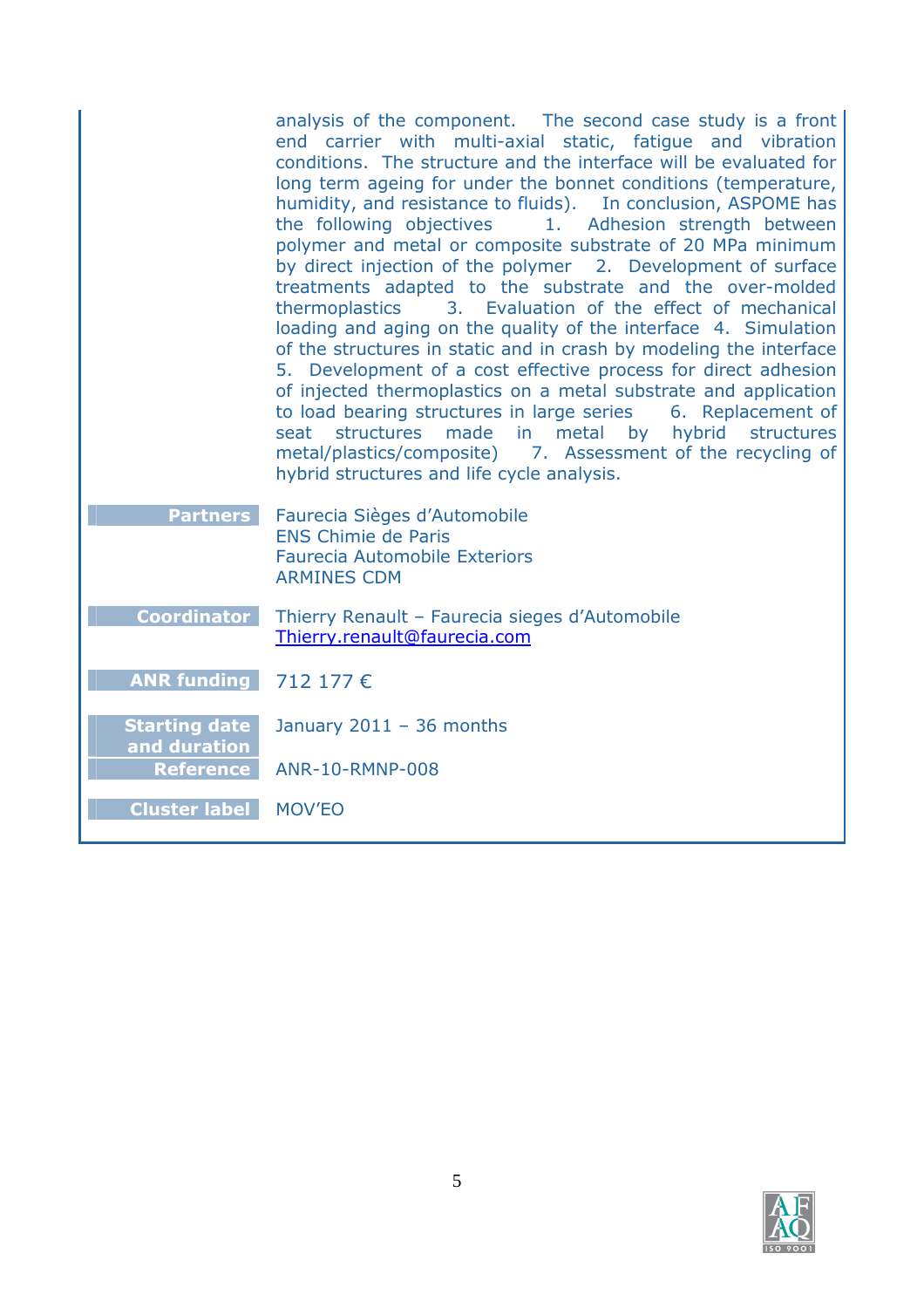## **Project title FLUOTI :** Cold Flow Forming of Ti-6Al-4V

**Abstract** The principal objective of project FLUOTI consists in simulating the spin forming process of TA6V at room temperature to produce long tubes by successive work hardening and local large deformation stages. The advantage lies in the high geometrical precision for obtaining thick tubes used in aeronautics for instance. The material behaviour of the a+ß microstructure of TA6V under large "cold" deformation is still a challenge. However, and this is how the project is original in its purpose, the spin forming process could allow, for successive incremental deformations, to push the limits of the standard formability of the material. Indeed, preliminary tests at ROXEL with repeated deformations up to 30% have already been obtained but the industrial interest is above 70%. Despite this, there is no certainty that an industrial solution exists. Today there are no cold scale spin formed tubes in TA6V produced at an industrial scale. However, room temperature is certainly less favourable to deformation but allows for better reproducibility and less distortion and oxidation during step by step operations. Accordingly the quality of the tubes will be better assured during an easier cycle and the processing cost to form the tube will be less expensive. Furthermore the quality of the tube at the end of the processes must be known throughout its whole length and thickness because many of theses pieces are parts of class 1 for aeronautics. Therefore the company ROXEL wishes to continue these preliminary investigations and implement the means necessary to obtain a 1st prototype tube realised by cold spin forming of TA6V. If one combines the high cost of material, multiple settings of spin forming conditions and the many possibilities of heat treatments, we soon realize that the number of trial and error would be prohibitive for ROXEL. Therefore the numerical simulations of the process are then proposed to try to minimize the number of tests on industrial site by identifying and optimizing the operating conditions and status of the tube after the forming operation. The simulation will also incorporate changes in the material behaviour from its raw supply state to the finished piece. A blocking point of numerical simulations of flow forming is computing time. Indeed, like all processes of incremental forming, spin forming is an unsteady process which leads to time-intensive computing. The flow zones are located in contact with the wheels and are always in motion. We must therefore optimize the size of the mesh in adequacy with both the geometry reproduction and the level of distortion experienced by the material. The detailed managements of free surfaces and the contact are also important numerical issues. More accurate representation of the kinematics of tools (mandrels and rollers) is complex. Its influence on the quality of

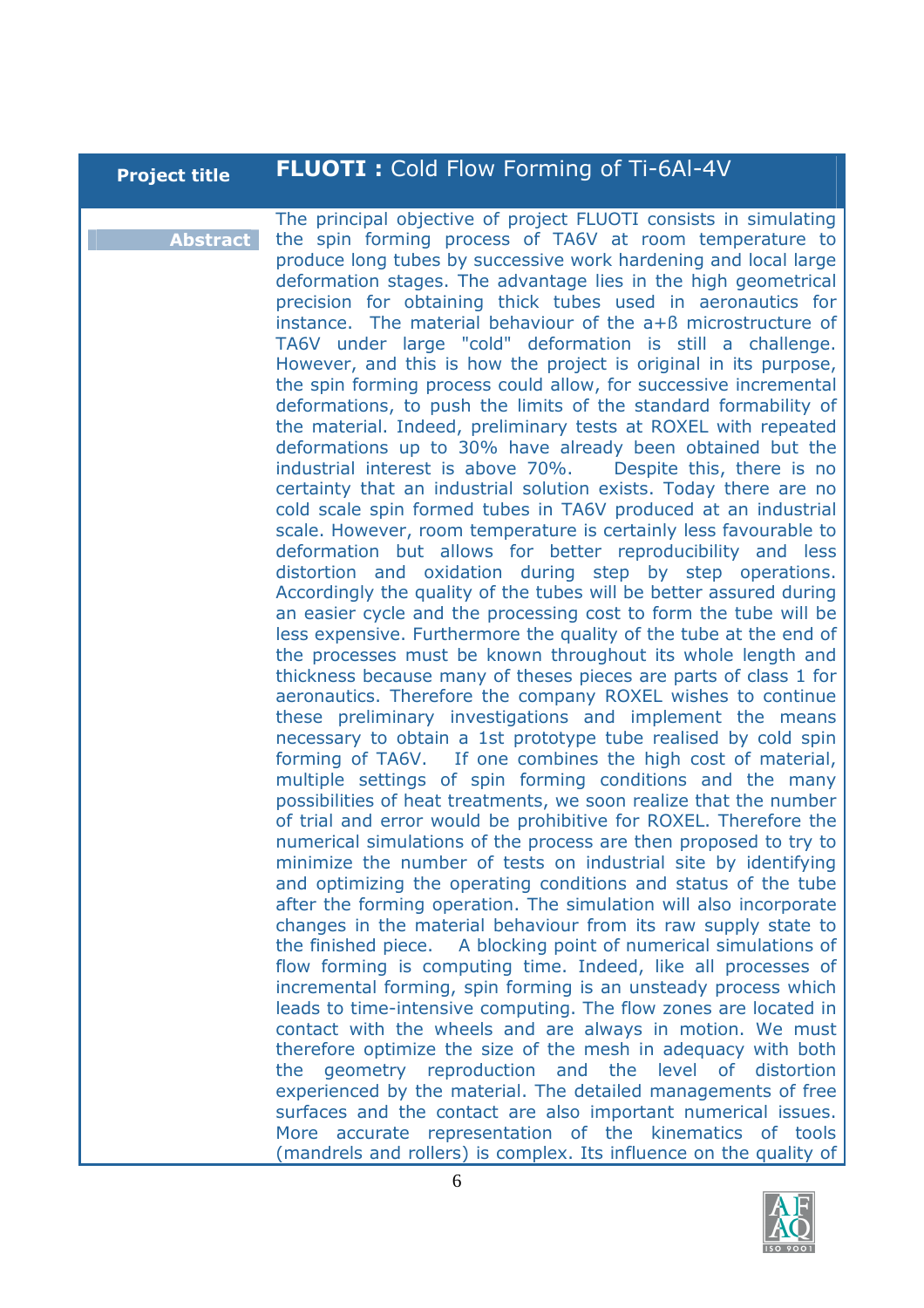|                                      | simulation results is very important. Many parameters come<br>into play when evaluating the processing of the tube during the<br>cold spin forming operation. There is of course the influence of<br>operating conditions (kinematics and geometries of the tools)<br>and geometries (initial, intermediate and final) of the tube on<br>the rheology and behaviour of the material. There is also the<br>influence of thermal treatments between two pass of spin<br>forming that will help to push the material to its very far limit of<br>deformation. Improving the cold formability of TA6V is going<br>through a series of cross linked steps of analyses and<br>characterizations of the influence of strain paths with respect to<br>evolutions of mechanical properties and microstructure. |
|--------------------------------------|-------------------------------------------------------------------------------------------------------------------------------------------------------------------------------------------------------------------------------------------------------------------------------------------------------------------------------------------------------------------------------------------------------------------------------------------------------------------------------------------------------------------------------------------------------------------------------------------------------------------------------------------------------------------------------------------------------------------------------------------------------------------------------------------------------|
| <b>Partners</b>                      | <b>ROXEL France SA</b><br><b>ARMINES (CEMEF)</b><br><b>TIMET Savoie</b><br><b>TRANSVALOR SA</b>                                                                                                                                                                                                                                                                                                                                                                                                                                                                                                                                                                                                                                                                                                       |
| <b>Coordinator</b>                   | Aurélie BUISSON - ROXEL France SA<br>a.buisson@roxelgroup.com                                                                                                                                                                                                                                                                                                                                                                                                                                                                                                                                                                                                                                                                                                                                         |
| ANR funding $\overline{598038 \in}$  |                                                                                                                                                                                                                                                                                                                                                                                                                                                                                                                                                                                                                                                                                                                                                                                                       |
| <b>Starting date</b><br>and duration | January $2011 - 48$ months                                                                                                                                                                                                                                                                                                                                                                                                                                                                                                                                                                                                                                                                                                                                                                            |
| <b>Reference</b>                     | ANR-10-RMNP-015                                                                                                                                                                                                                                                                                                                                                                                                                                                                                                                                                                                                                                                                                                                                                                                       |
|                                      |                                                                                                                                                                                                                                                                                                                                                                                                                                                                                                                                                                                                                                                                                                                                                                                                       |

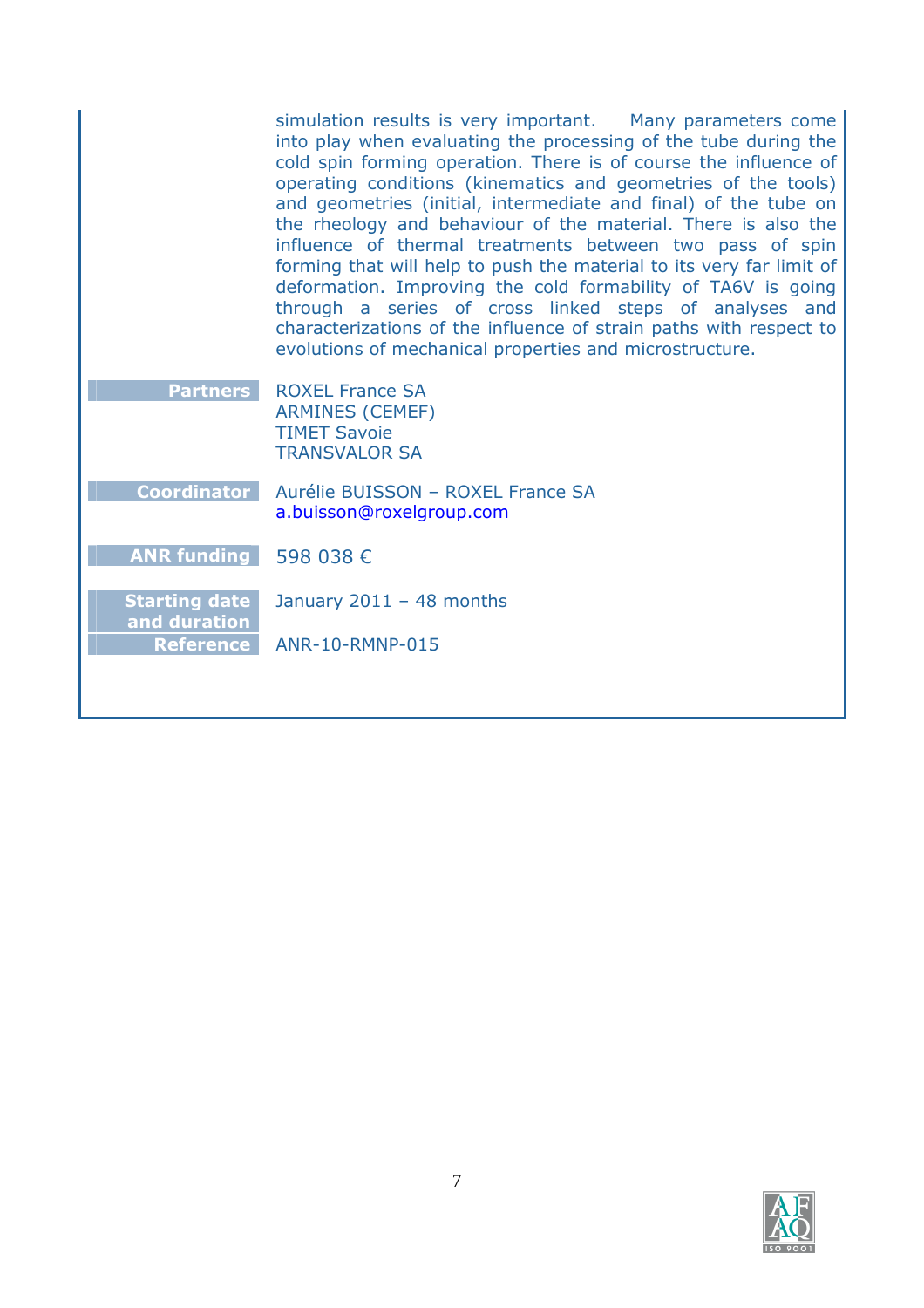| <b>Project title</b> | <b>HYPERCAMPUS :</b> High efficiencY PiezoElectRiC                                                                                |
|----------------------|-----------------------------------------------------------------------------------------------------------------------------------|
|                      | leAd-free Materials (comPosites and textured                                                                                      |
|                      | ceramics) for UltraSound applications                                                                                             |
|                      | Piezoelectric ceramics have been in commercial use for several                                                                    |
| <b>Abstract</b>      | decades and they have always witnessed a tremendous growth                                                                        |
|                      | rate. Nowadays, these materials are integrated in a wide range                                                                    |
|                      | of devices and in particular in ultrasonic applications. Since the                                                                |
|                      | discovery in the 50's of lead-zirconate-titanate (PZT), derived<br>compositions have been developed to optimize the efficiency of |
|                      | this material. Thanks to use of dopants/additives and efficient                                                                   |
|                      | production processes, PZT-based compositions are the dominant                                                                     |
|                      | piezoceramics since their electroacoustic properties are high.                                                                    |
|                      | This increasing success of PZT is associated to health and                                                                        |
|                      | environmental problems because PZT contains lead. As a                                                                            |
|                      | consequence, the European Union in 2003 and also many                                                                             |
|                      | countries in the world included PZTs in their legislation as<br>hazardous substances to be substituted by safer materials. Their  |
|                      | objective is to protect human health and environment. The                                                                         |
|                      | European regulations will be reviewed every four years, and                                                                       |
|                      | whenever a viable replacement to hazardous substances exists,                                                                     |
|                      | the exemptions will be cancelled. We propose through this                                                                         |
|                      | HYPERCAMPUS project that a complementary French Consortium                                                                        |
|                      | sets up a research axis from the development and optimisation                                                                     |
|                      | of high efficiency piezoelectric lead-free materials to the<br>manufacturing of several demonstrators for underwater, NDT         |
|                      | and medical imaging applications (with centre frequencies                                                                         |
|                      | between 500kHz and 20 MHz for the ultrasonic transducers).                                                                        |
|                      | This Consortium is composed of six partners with four public                                                                      |
|                      | laboratories (François-Rabelais University of Tours (U930),                                                                       |
|                      | University of Limoges (SPCTS), Chimie-ParisTech (LCMCP),                                                                          |
|                      | Microélectronique<br>d'Electronique de<br>Institut<br>et<br>de                                                                    |
|                      | Nanotechnologie (IEMN)) and two companies (Thales Research<br>& Technology, VERMON SA).<br>The scientific and technical           |
|                      | objectives, which concern mainly experimental developments,                                                                       |
|                      | are multiple, to cover requirements of several applications, but                                                                  |
|                      | with the same goal: obtaining high efficiency lead-free                                                                           |
|                      | piezoelectric materials. The development of these materials will                                                                  |
|                      | be declined in three forms. First the fabrication of dense and                                                                    |
|                      | reproducible lead-free KNN-based ceramics will be performed.                                                                      |
|                      | Secondly lead-free textured ceramics by TGG method will also                                                                      |
|                      | be developed with high expected degree of texturation. Two<br>basic compositions will be studied (barium titanate (BaTiO3) and    |
|                      | KNN (K1-xNaxNbO3) based ceramics with corresponding single                                                                        |
|                      | crystal templates). Third, the fabrication of 1-3 piezocomposites                                                                 |
|                      | with lead-free single crystals (KNN) using a new fabrication                                                                      |
|                      | process (lamination method) will allow obtaining large area and                                                                   |
|                      | homogeneous properties. This fabrication process will<br>be                                                                       |
|                      | favoured as opposed to the classical dice and fill method.<br>With                                                                |
|                      | these different new materials, several prototypes will be                                                                         |

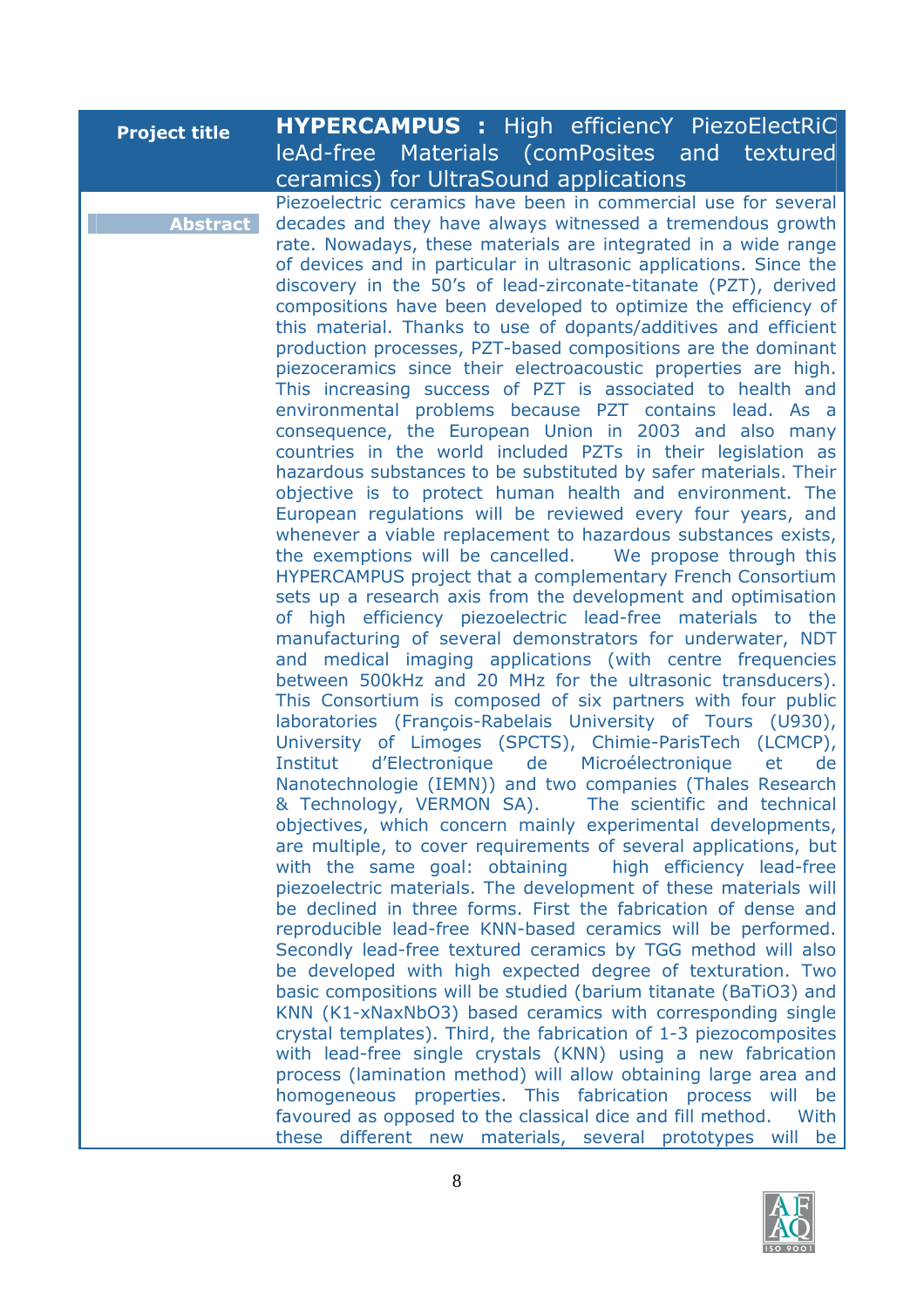|                                        | designed and manufactured. Single and multi-element ultrasonic<br>transducers (HF linear array and 2D array) will be fabricated.<br>The new generations of lead-free piezoelectric materials<br>(ceramic, textured and piezocomposites) will have performance<br>at least equivalent to that of lead-based materials to confirm the<br>possible replacement of the lead-based materials by new lead-<br>free materials developed in the project. Specific numerical<br>models (for composite materials and demonstrators) will be<br>developed and will support the optimization of piezoelectric<br>materials and transducer prototypes. For the two industrial<br>partners, HYPERCAMPUS expected results are essential for<br>future activities. For the first industrial, control the lead-free<br>piezoceramic production is the opportunity to remain in a<br>leading position among few major actors in sonar applications.<br>Moreover, the second industrial has to be at the early stage of<br>the lead-free materials development to remain competitive in<br>case of the non prolongation of the exemption. With the<br>HYPERCAMPUS project, one can imagine that a new generation<br>of green arrays will be commercialized and will supplant the<br>current state of art devices. |
|----------------------------------------|------------------------------------------------------------------------------------------------------------------------------------------------------------------------------------------------------------------------------------------------------------------------------------------------------------------------------------------------------------------------------------------------------------------------------------------------------------------------------------------------------------------------------------------------------------------------------------------------------------------------------------------------------------------------------------------------------------------------------------------------------------------------------------------------------------------------------------------------------------------------------------------------------------------------------------------------------------------------------------------------------------------------------------------------------------------------------------------------------------------------------------------------------------------------------------------------------------------------------------------------------------------------------------------------|
| <b>Partners</b>                        | Université François-Rabelais de Tours<br>Thales Research & Technology<br>Sciences des Procédés Céramiques et de traitement de<br>surface<br>de<br>Institut d'Electronique<br>Microélectronique<br>et<br>de<br>Nanotechnologie<br><b>LCMCP</b><br><b>VERMON SA</b>                                                                                                                                                                                                                                                                                                                                                                                                                                                                                                                                                                                                                                                                                                                                                                                                                                                                                                                                                                                                                              |
| <b>Coordinator</b>                     | Franck Levassort - Université François Rabelais de Tours<br>levassort@univ-tours.fr                                                                                                                                                                                                                                                                                                                                                                                                                                                                                                                                                                                                                                                                                                                                                                                                                                                                                                                                                                                                                                                                                                                                                                                                            |
| ANR funding $\overline{771}$ 987 $\in$ |                                                                                                                                                                                                                                                                                                                                                                                                                                                                                                                                                                                                                                                                                                                                                                                                                                                                                                                                                                                                                                                                                                                                                                                                                                                                                                |
| <b>Starting date</b><br>and duration   | January $2011 - 36$ months                                                                                                                                                                                                                                                                                                                                                                                                                                                                                                                                                                                                                                                                                                                                                                                                                                                                                                                                                                                                                                                                                                                                                                                                                                                                     |
| <b>Reference</b>                       | ANR-10-RMNP-006                                                                                                                                                                                                                                                                                                                                                                                                                                                                                                                                                                                                                                                                                                                                                                                                                                                                                                                                                                                                                                                                                                                                                                                                                                                                                |
| <b>Cluster label</b>                   | CERAMIQUE - Pôle Européen de la Céramique                                                                                                                                                                                                                                                                                                                                                                                                                                                                                                                                                                                                                                                                                                                                                                                                                                                                                                                                                                                                                                                                                                                                                                                                                                                      |

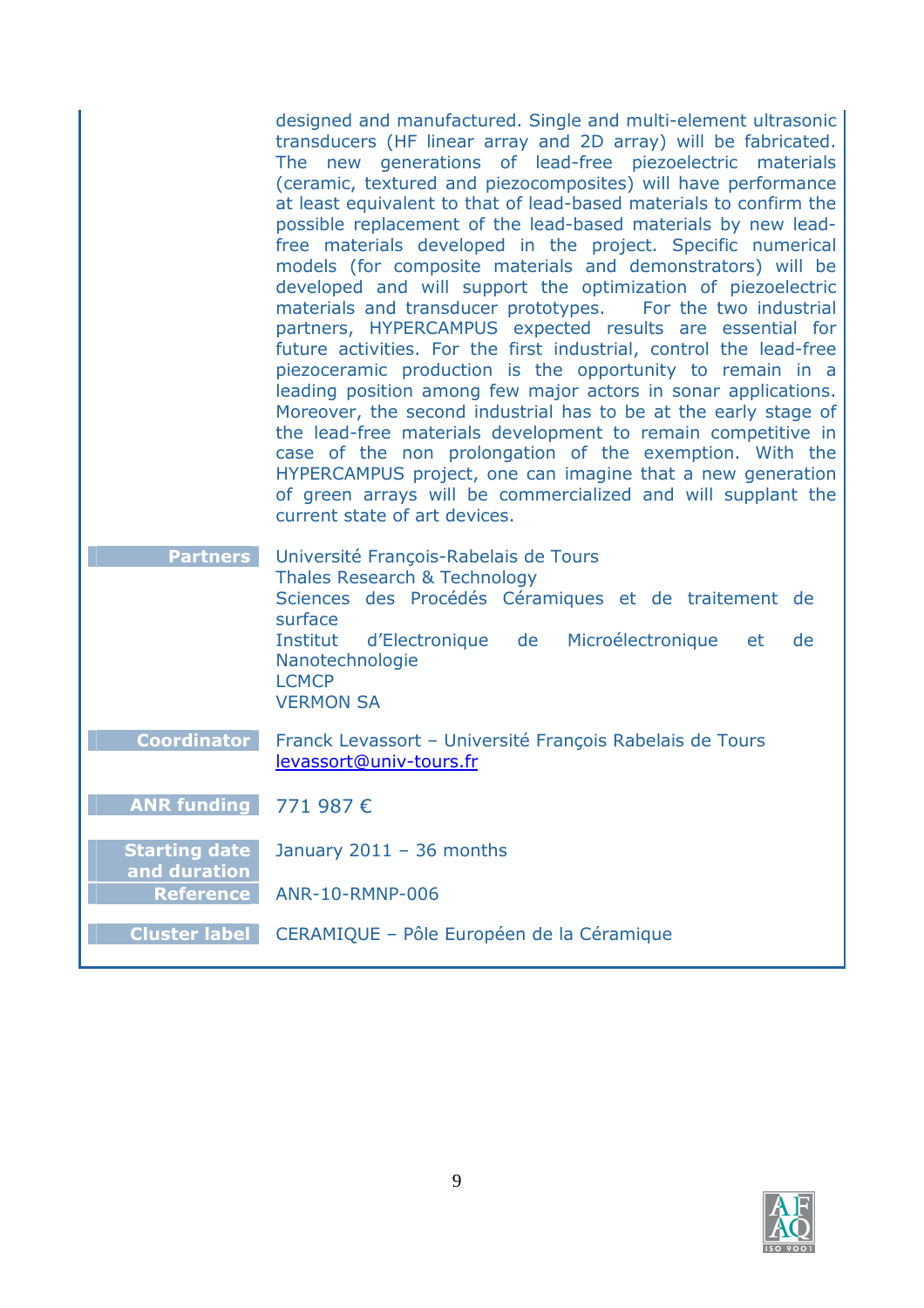| <b>Project title</b> | <b>IDEFFAAR :</b> Influence of casting defects on<br>fatigue behaviour of aerospace alloys                                                                                                                                                                                                                                                                                                                                                                                                                                                                                                                                                                                                                                                                                                                                                                                                                                                                                                                                                                                                                                                                                                                                                                                                                                                                                                                                                                                                                                                                                                                                                                                                                                                                                                                                                                                                                                                                                                                                                                                                                                                                                                                                                                                                                                                                                                                                                                                                                                                                                                     |
|----------------------|------------------------------------------------------------------------------------------------------------------------------------------------------------------------------------------------------------------------------------------------------------------------------------------------------------------------------------------------------------------------------------------------------------------------------------------------------------------------------------------------------------------------------------------------------------------------------------------------------------------------------------------------------------------------------------------------------------------------------------------------------------------------------------------------------------------------------------------------------------------------------------------------------------------------------------------------------------------------------------------------------------------------------------------------------------------------------------------------------------------------------------------------------------------------------------------------------------------------------------------------------------------------------------------------------------------------------------------------------------------------------------------------------------------------------------------------------------------------------------------------------------------------------------------------------------------------------------------------------------------------------------------------------------------------------------------------------------------------------------------------------------------------------------------------------------------------------------------------------------------------------------------------------------------------------------------------------------------------------------------------------------------------------------------------------------------------------------------------------------------------------------------------------------------------------------------------------------------------------------------------------------------------------------------------------------------------------------------------------------------------------------------------------------------------------------------------------------------------------------------------------------------------------------------------------------------------------------------------|
| <b>Abstract</b>      | The objective of IDEFFAAR is to propose an engineering tool to<br>asses the influence of casting defects on the fatigue behaviour of<br>cast Aluminum alloys. The project is focussed on aeronautical<br>applications but the active role of CTIF in the project allows<br>extending the valorisation of results to other industries. The<br>expertise and skills of the partners will support a quantitative<br>evaluation of allowable casting defect in casting component<br>production. Furthermore, fatigue tool proposed can be used to<br>compute justification dispensation on a given component<br>containing higher defect than expected. Industrial partners<br>(MESSIER, HISPANO and AIRBUS) will have the opportunity to<br>validate the tool on real components so that the methodology<br>will result in a compromise between scientific advance and<br>reasonable computational cost. IDEFFAAR aims to work on the<br>following topics in order to overpass scientific issues on this<br>- Produce fatigue samples with representative defects<br>topic.<br>(or bigger) in order to define allowable defect criterion.<br>Study 3D fatigue mechanisms from defects using high resolution<br>X-ray Tomography. A special focus will be the competition<br>between surface and internal defect regarding environmental<br>- Determine the role of environment on the fatigue<br>effect.<br>behaviour in order to characterise<br>the<br>representative<br>environment for an internal defect. - Define the equivalent<br>defect size and morphology regarding fatigue. This definition<br>should include relevant physical characteristics of the defects<br>(morphology and microstructure) as well as constraints induced<br>by the final implementation in an industrial FE code.<br>- Propose<br>a fatigue assessment methodology for structural components<br>integrating directly the defect size. This methodology should be<br>easy to use and time efficient. - Validate the Through Process<br>Modelling proposed on industrial component (casting / NDT /<br>fatigue) by the mean of fatigue tests performed on the<br>- Evaluation of the methodology in the case of<br>structure.<br>temperature (150 $\degree$ C) on fatigue samples. - Evaluation of the<br>role of HIP and associated welding repair on the fatigue<br>behaviour of fatigue samples. The whole project should allow<br>doing scientific advances in fatigue mechanisms from defects<br>and simulations while keeping a reasonable complexity in order<br>to be used by fatigue design engineers. |

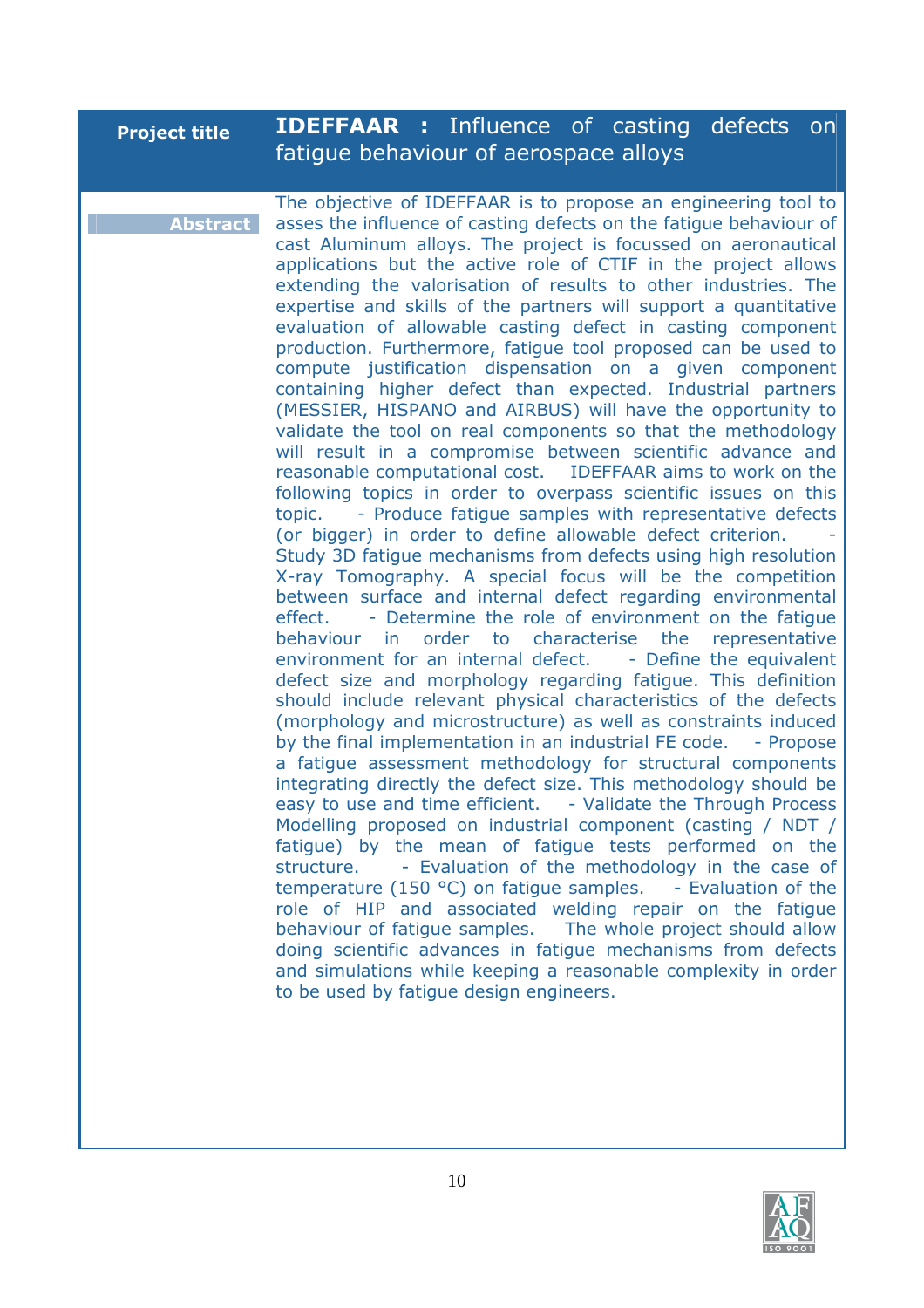| <b>Partners</b>                      | <b>ENSMA Institut PPRIME</b><br>Centre Technique des Industries de la Fonderie<br><b>AIRBUS Opérations SAS</b><br><b>HISPANO SUIZA</b><br><b>CNRS MATEIS</b><br><b>Fonderie MESSIER SAS</b> |
|--------------------------------------|---------------------------------------------------------------------------------------------------------------------------------------------------------------------------------------------|
| <b>Coordinator</b>                   | <b>Yves NADOT-ENSMA Institut PPRIME</b><br>Yves.nadot@Impm.ensma.fr                                                                                                                         |
| ANR funding $874292 \in$             |                                                                                                                                                                                             |
| <b>Starting date</b><br>and duration | Janvier $2011 - 36$ months                                                                                                                                                                  |
| <b>Reference</b>                     | ANR-10-RMNP-016                                                                                                                                                                             |
| <b>Cluster label</b>                 | <b>ASTECH Aerospace Valley</b>                                                                                                                                                              |

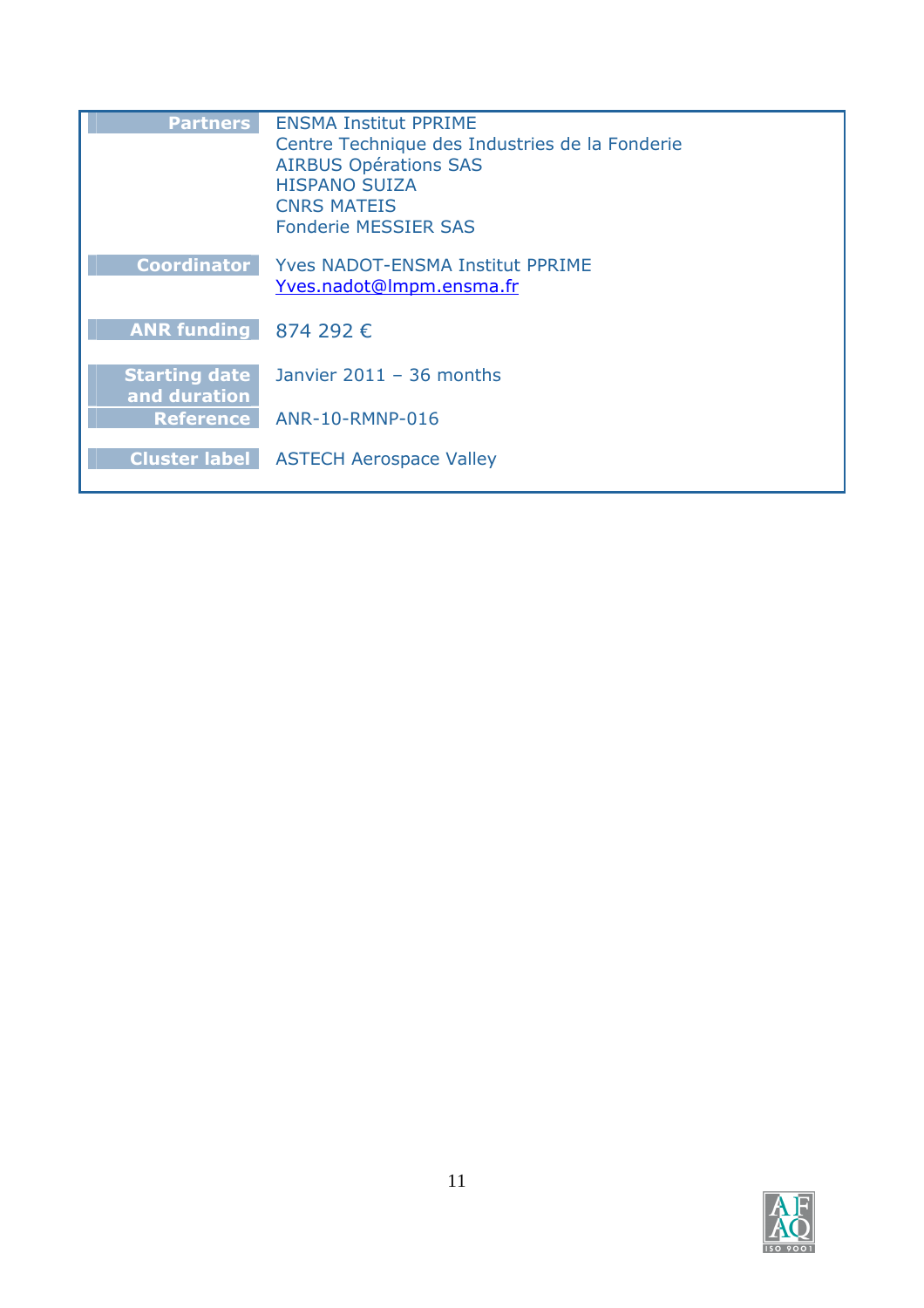| <b>Project title</b> | <b>MEMFIS</b> : Extraction of Radioelement using<br><b>Innovative Functionalized Membranes</b>                                                                                                                                                                                                                                                                                                                                                                                                                                                                                                                                                                                                                                                                                                                                                                                                                                                                                                                                                                                                                                                                                                                                                                                                                                                                                                                                                                                                                                                                                                                                                                                                                                                                                                                                                                                                                                                                                                                                                                                                                                                                                                                                                                                                                                                                                                                                                                                                                                                                                                                                                                                                                                                                                                                                                                                                 |
|----------------------|------------------------------------------------------------------------------------------------------------------------------------------------------------------------------------------------------------------------------------------------------------------------------------------------------------------------------------------------------------------------------------------------------------------------------------------------------------------------------------------------------------------------------------------------------------------------------------------------------------------------------------------------------------------------------------------------------------------------------------------------------------------------------------------------------------------------------------------------------------------------------------------------------------------------------------------------------------------------------------------------------------------------------------------------------------------------------------------------------------------------------------------------------------------------------------------------------------------------------------------------------------------------------------------------------------------------------------------------------------------------------------------------------------------------------------------------------------------------------------------------------------------------------------------------------------------------------------------------------------------------------------------------------------------------------------------------------------------------------------------------------------------------------------------------------------------------------------------------------------------------------------------------------------------------------------------------------------------------------------------------------------------------------------------------------------------------------------------------------------------------------------------------------------------------------------------------------------------------------------------------------------------------------------------------------------------------------------------------------------------------------------------------------------------------------------------------------------------------------------------------------------------------------------------------------------------------------------------------------------------------------------------------------------------------------------------------------------------------------------------------------------------------------------------------------------------------------------------------------------------------------------------------|
| <b>Abstract</b>      | The treatment of effluent and wastewater has become a major<br>environmental concern of our society. Whatever the application<br>area, regulations on wastewater discharges are becoming more<br>severe and require efficient reprocessing technologies. This must<br>take into account the recycling or conditioning of some products<br>and water reuse after decontamination. Perhaps more than any<br>other industrial activity, a strong requirement for the nuclear<br>industry is to reach radioactive releases as low as possible with<br>the best technology available at an economically acceptable<br>cost. Thus many industrial and nuclear scientists are now<br>mobilized to improve the efficiency of decontamination<br>processes of radioactive effluents. In France, the activity of<br>these effluents after decontamination is far below current<br>standards, and is still decreasing since few years. However, to<br>reach the ambitious objective of an activity of the waste close to<br>zero, it is necessary to develop innovative treatment processes.<br>The needs of the nuclear industry waste water treatment<br>concern (i) fixed installations such as reactors and power<br>stations, liquid waste treatment (STEL) of plants or research<br>centres (ii) more specific applications to specific waste, and<br>often abroad. In general, treatment of effluent requires particle<br>filtration and extraction of a series of radionuclides such as<br>cesium, cobalt, nickel, etc., by ion exchange resins, or by a<br>selective co-precipitation. The current processes of extraction,<br>simple and robust present some drawbacks to solve: for<br>example, in the case of ion exchange resins, their capacity is<br>limited, and the water retains some activity mainly due to 60Co.<br>On the other hand the radioactive nature of extracted elements<br>may cause a deterioration of the resin in storage conditions. In<br>the case of coprecipitation process, the amount of waste<br>generated is high and the recovery of particles after<br>precipitation remains a limiting step. The objective of this<br>project is to provide a method of complexation-filtration<br>membrane<br>for<br>decontamination<br>of radioactive<br>waste,<br>competitive with current processes. The use of membrane<br>process is actually interesting in order to decrease effluent<br>volume and to improve the waste confinement. The originality of<br>this project is that in addition to filtering of particles this process<br>also allow thanks to the membrane's functionalization extracting<br>soluble components. The development of functionalized<br>membrane technology implies a field of interdisciplinary<br>research involving chemists for the synthesis of new materials,<br>physical chamists for the characterization of these materials and |

physical chemists for the characterization of these materials and description of their transport properties, but also specialist's chemical engineering to optimize the implementation process on an industrial scale. The known-how and experience of the

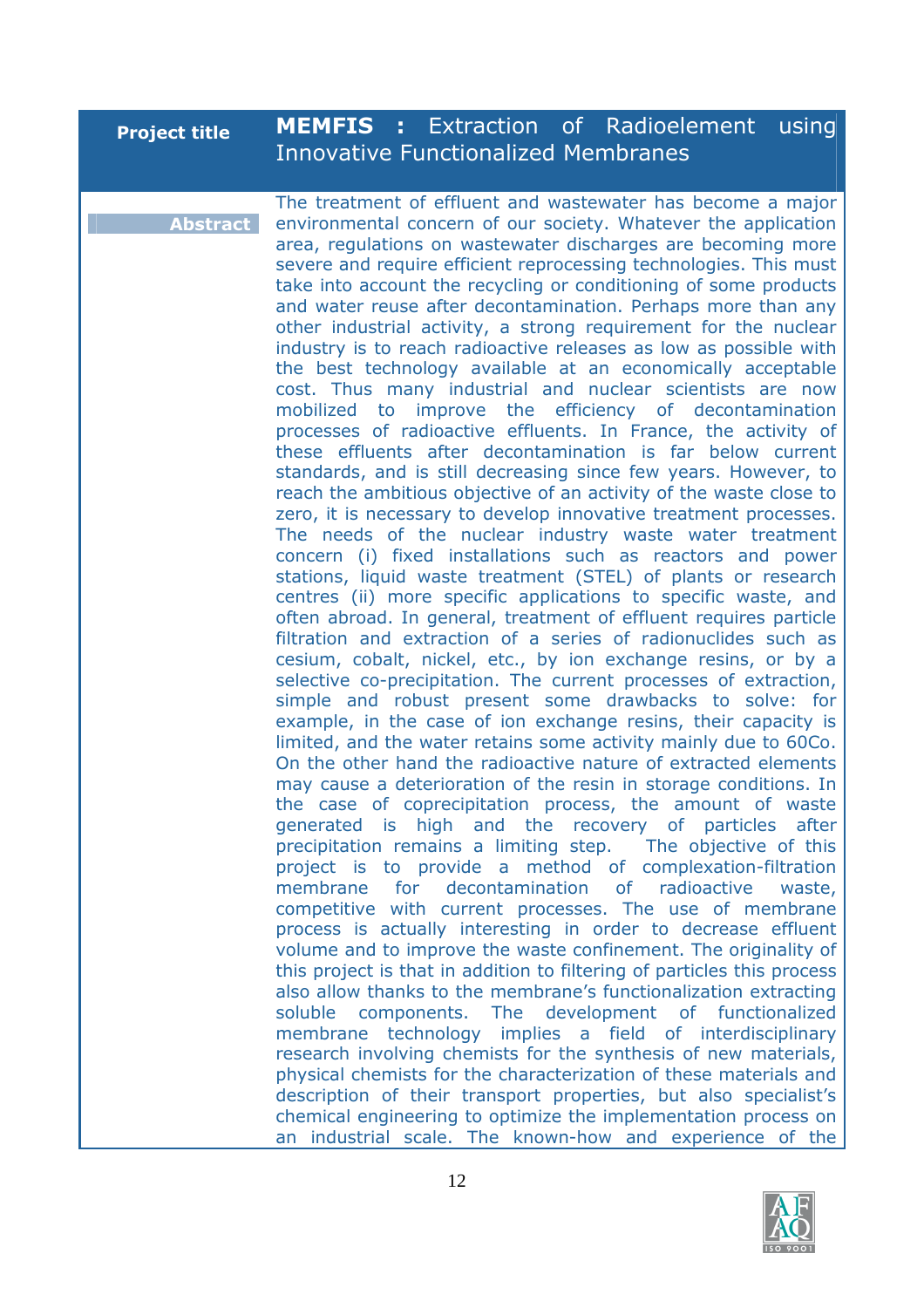|                                      | different teams and partners can achieve this goal: for the<br>"academic" point of view a chemist's team will be responsible for<br>the synthesis of materials and their functionalization, the second<br>of<br>the<br>consortium<br>will<br>follow<br>research<br>team<br>their<br>characterization; regarding the industrial side, an industrial<br>specialist of filtration membranes and an industrial active in the<br>field of decontamination of radioactive waste are both partners<br>of this project. Recent developments made by our teams at the<br>laboratory scale in using of solid supports functionalized with<br>specific Cs ion-exchange groups, allow us to look at this project<br>from their implementation on an industrial scale, with industrial<br>teams project partners. The generalization of this concept to<br>other radioisotopes is a scientific and technological challenge to<br>be met if the project is accepted. |
|--------------------------------------|--------------------------------------------------------------------------------------------------------------------------------------------------------------------------------------------------------------------------------------------------------------------------------------------------------------------------------------------------------------------------------------------------------------------------------------------------------------------------------------------------------------------------------------------------------------------------------------------------------------------------------------------------------------------------------------------------------------------------------------------------------------------------------------------------------------------------------------------------------------------------------------------------------------------------------------------------------|
| <b>Partners</b>                      | <b>CEA - ICSM</b><br><b>Institut Charles Gerhardt</b><br><b>ONECTRA</b><br>Céramiques Techniques Industrielles                                                                                                                                                                                                                                                                                                                                                                                                                                                                                                                                                                                                                                                                                                                                                                                                                                         |
| <b>Coordinator</b>                   | Agnès GRANDJEAN - CEA - ICSM<br>Agnes.grandjean@cea.fr                                                                                                                                                                                                                                                                                                                                                                                                                                                                                                                                                                                                                                                                                                                                                                                                                                                                                                 |
| <b>ANR funding</b>                   | 763 121 €                                                                                                                                                                                                                                                                                                                                                                                                                                                                                                                                                                                                                                                                                                                                                                                                                                                                                                                                              |
| <b>Starting date</b><br>and duration | January $2011 - 36$ months                                                                                                                                                                                                                                                                                                                                                                                                                                                                                                                                                                                                                                                                                                                                                                                                                                                                                                                             |
| <b>Reference</b>                     | ANR-10-RMNP-003                                                                                                                                                                                                                                                                                                                                                                                                                                                                                                                                                                                                                                                                                                                                                                                                                                                                                                                                        |
| <b>Cluster label</b>                 | <b>TRIMATEC</b>                                                                                                                                                                                                                                                                                                                                                                                                                                                                                                                                                                                                                                                                                                                                                                                                                                                                                                                                        |

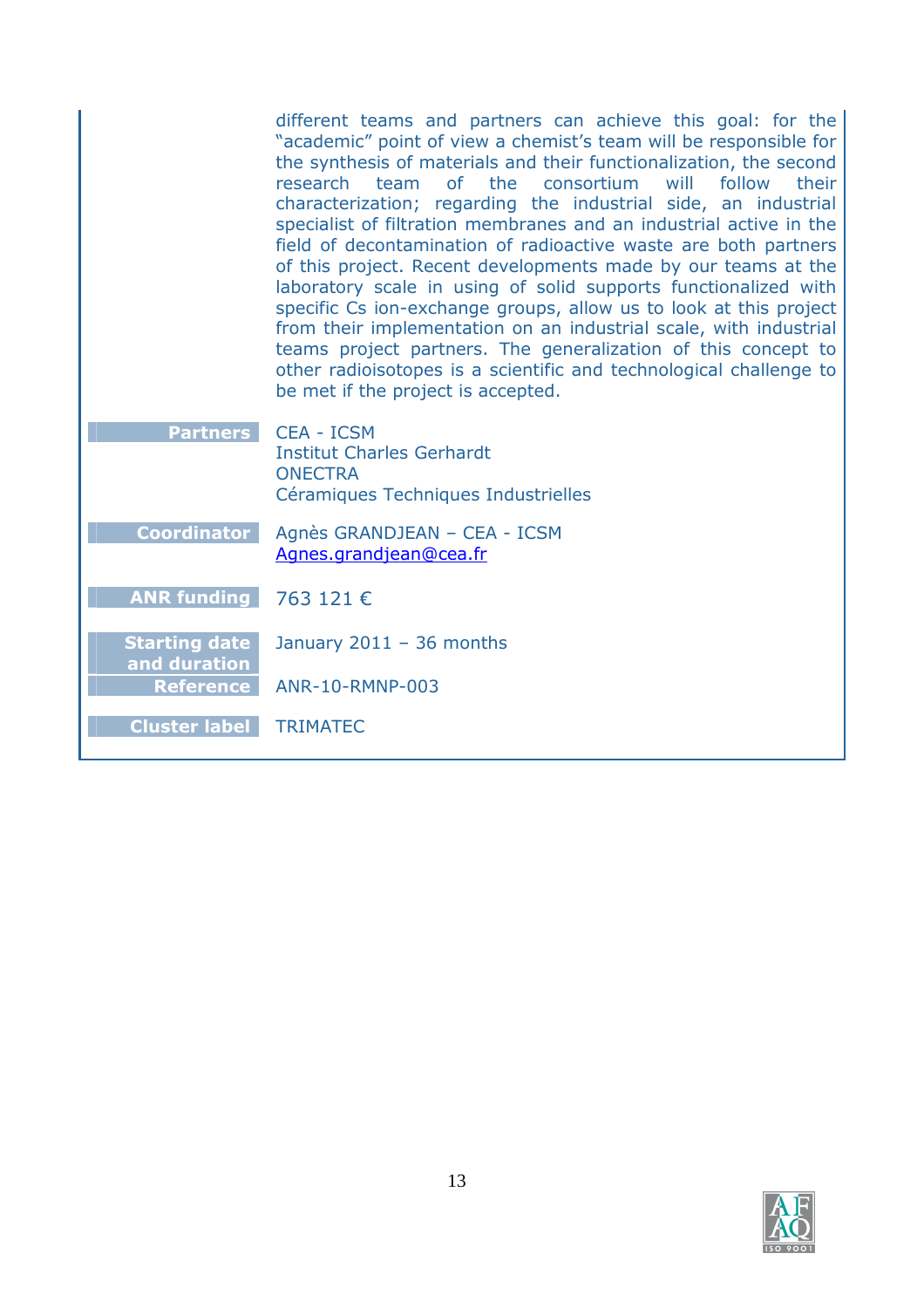| <b>Project title</b> |                   | <b>OPTIPRO-INDUX :</b> Multi-Scale Optimisation of              |         |  |
|----------------------|-------------------|-----------------------------------------------------------------|---------|--|
|                      |                   | induction hardening processes for                               | complex |  |
|                      | geometrical parts |                                                                 |         |  |
|                      |                   | The goal of this project is to implement a process of analysis, |         |  |

**Abstract**

control and optimisation of a surface induction heat treatment process followed by a quenching stage. The part which will be used in this project if an automotive crankshaft, which is one of the most critical parts in the future powertrains prescribed by the EURO6 regulations. This part may be reinforced in the most mechanically loaded areas by burnishing or by induction. If induction has become largely used for large-size engines, its use for automobiles is scarcer, mostly due to badly mastered process and costs. Indeed, small crankshafts are more sensitive to deformation after induction hardening due to their geometry (weaker massiveness). These distortions make the use of induction hardening quite delicate and increase the global cost of the part. The analysis, study approach and results of this project will not be limited to crankshaft production, but may alos be reused for studying the induction hardening of other parts with a complex geometry subject to distortions The scientific approach will be based on the use of complementary approaches to reach the prescribed goals: - accurate understanding of material behaviour during fast heating - modelling of multiphyssics couplings between electromagnetism, heat transfer, solid mechanics and metallurgical phases transformation - experimental validation of the optimised solutions The complementarity between consortium partners (laboratories in the field of numerical modelling of processes and in material science, automotive industry, steel industry, experts in electromagnetic processing of materials) will help to make this project to a success. Project benefits are manifold Scientific: improve knowledge of metallurgical behaviour for fats heating, fine analysis of thermal-mechanical-metallurgical couplings, progress towards process optimisation through an accurate predictive multphysics computational model - Process and material optimisation (structure, hardness, residual stresses, deformation,..) with the help of computational modelling (predictive aspects) to better take it into account in the part design process - Technological: induction heat treatment is an economic process easily implementable on a new production line, and which can potentially lead to very good in-use properties - Economical: enable manufacturing of small automotive crankshafts with minimal and reproducible deformation. We need to recall here that straightening of induction heat treated crankshafts cannot be carried out – since it leads either to unfavourable residual stresses, or worse to breaking - Environmental; reduction of energy consumption during manufacturing processes complies with sustainable development goals.

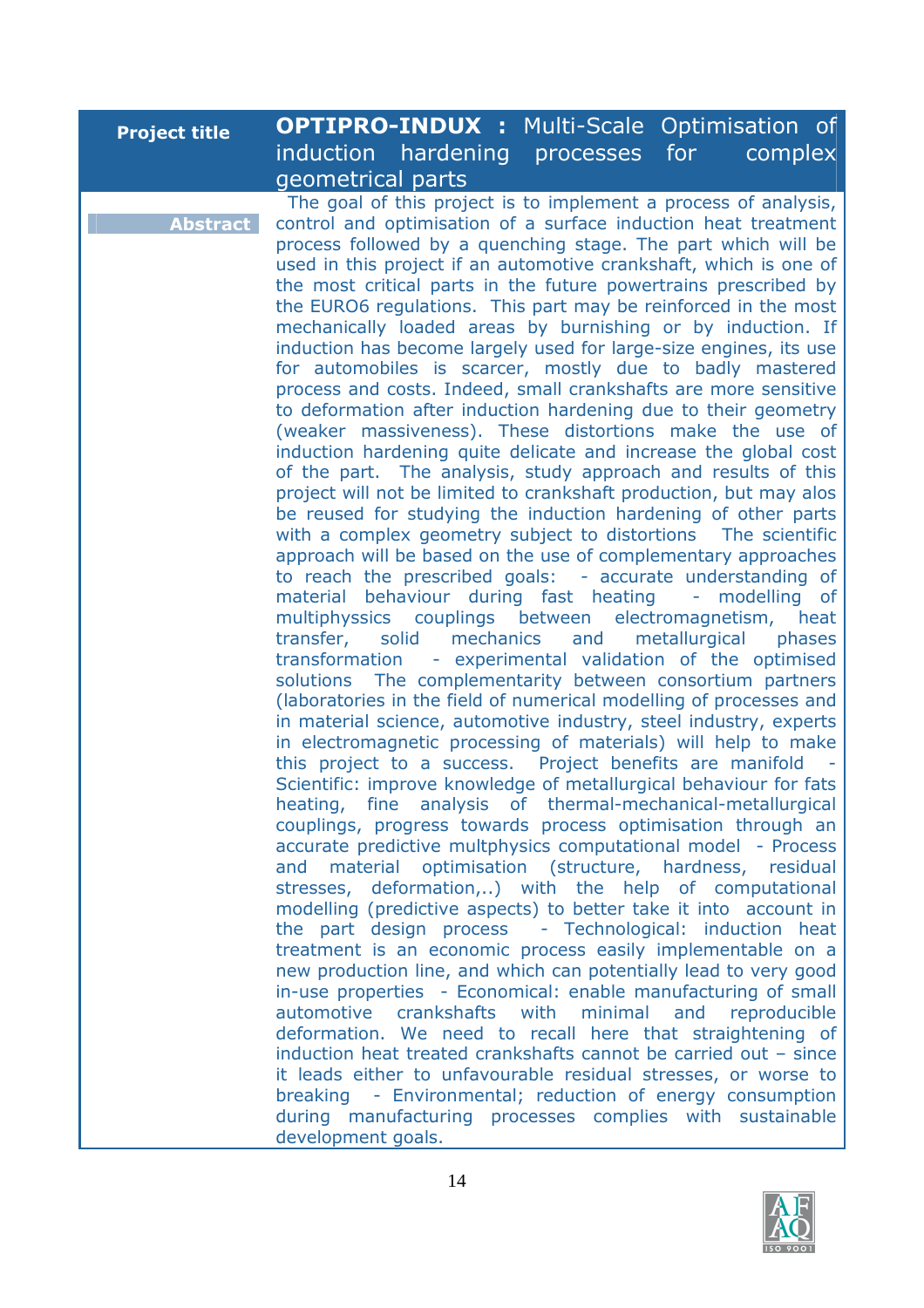| <b>Partners</b>           | <b>ARMINES (CEMEF)</b>                                    |
|---------------------------|-----------------------------------------------------------|
|                           | <b>Ascometal CREAS</b>                                    |
|                           | <b>EDF SA</b>                                             |
|                           | <b>EFD Induction</b>                                      |
|                           | Peugeot Citroën Automobile SA                             |
|                           | Institut Jean Lamour - Institut National Polytechnique de |
|                           | Lorraine                                                  |
|                           | <b>Transvalor Sa</b>                                      |
| <b>Coordinator</b>        | François BAY - ARMINES (CEMEF)                            |
|                           | François.bay@mines-paritech.fr                            |
|                           |                                                           |
| ANR funding $1043377 \in$ |                                                           |
|                           |                                                           |
| <b>Starting date</b>      | January $2011 - 48$ months                                |
| and duration              |                                                           |
| <b>Reference</b>          | ANR-10-RMNP-011                                           |
|                           |                                                           |
| <b>Cluster label</b>      | Materalia                                                 |
|                           |                                                           |

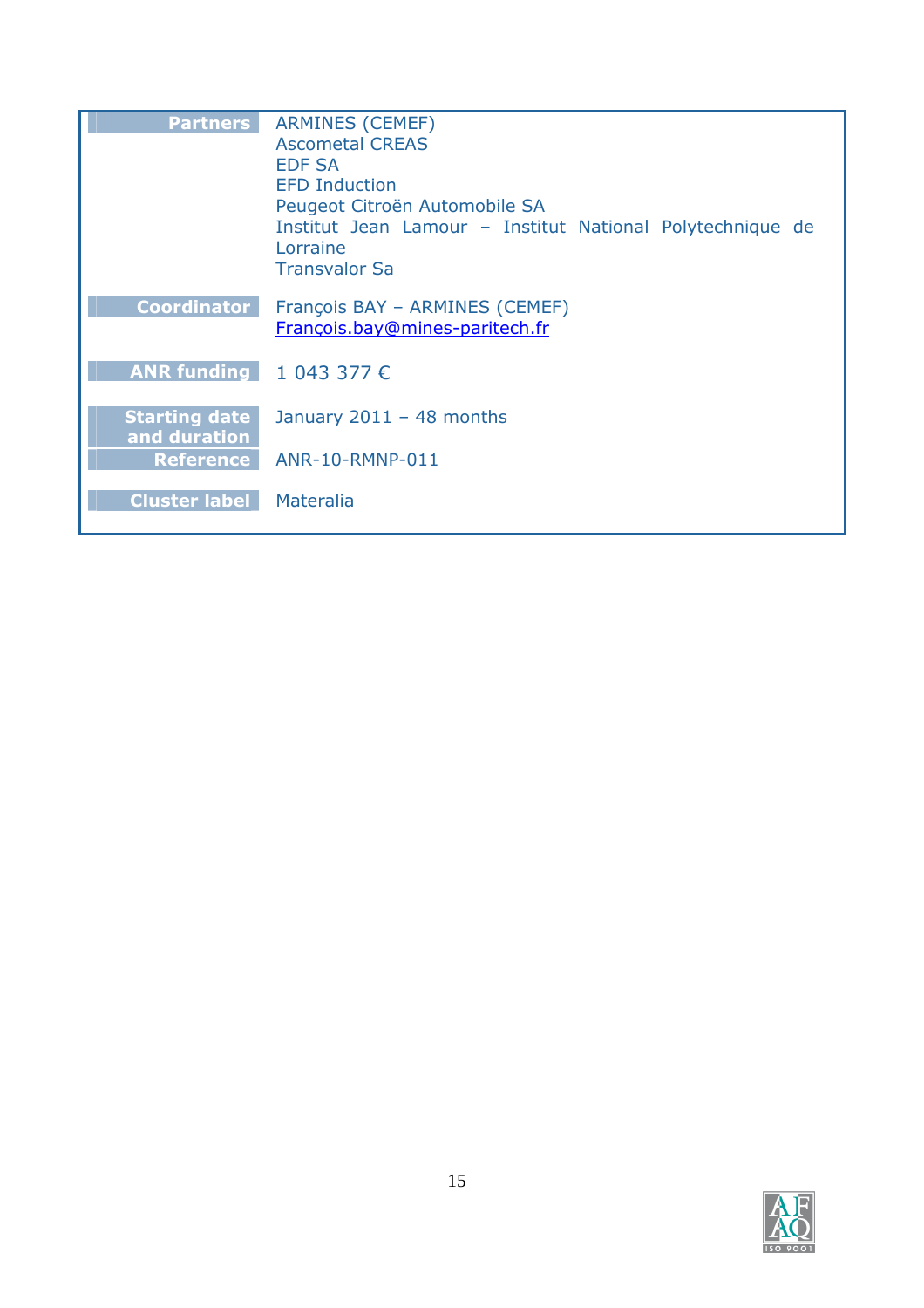### **Project title PEPS :** Printed electronics for future secured packaging

**Abstract** The battle against counterfeiting has become a major national priority for the French Ministry of Budget, the Colbert Committee as well as on international level with the EU Customs Action Plan set by the EU Council in March 2009. Huge interests are concerned in terms of financial and employment losses and deteriorated image of the Companies. Indeed, counterfeited products, mostly based on low-quality materials and poorly controlled processes, are never submitted to the required legal conformity tests. Besides robustness, such products may also seriously affect the customers safety. The components used in counterfeited products may also lead to recycling problems as the product life cycle is not taken into account during the conception phase. The latest statistics clearly showed the fast expansion of counterfeiting. The protection of trade marks is nowadays taken very seriously and should be integrated early in the product life cycle, during its design phase. All stakeholders have now agreed that only technology is a position to develop effective tools for the detection of counterfeited products. The ideal solution would be based on a technology very difficult to apply by counterfeiters, and at the same time low-cost and very easy to identify by both control authorities and customers. The main goal of this research project is to demonstrate the scientific feasibility of such a device. The demonstration will be based on the development of a new concept of printed electronics using connected components directly printed on the packaging. This device includes a display to be activated by the energy delivered by a mobile phone placed in near vicinity. Except for the display, the whole printed electronics could be hidden behind an opaque layer applied onto the package through conventional printing. Each functional building bloc, as well as their assembly, involves technical challenges to overcome, which guaranties the effectiveness of the counterfeiting protection device. The proposed solution is thus difficult to copy and nevertheless low-cost while requiring no specific detection equipment thanks to the use of mobile phones, contrary to current RFID or DNA techniques. Generally speaking, the consortium will work on new materials and processes to ensure enough robustness of both the printed components, using fast deposition techniques of functional inks on paper like Ink Jet and Flexography printing, and their connections throughout the product lifetime. The selected materials and their processing will be submitted to life cycle analyses during the design phase in order to minimise the environmental impact and ensure the recycling ability of the new anti-counterfeiting and security products. The first target applications address the sector of manufactured products

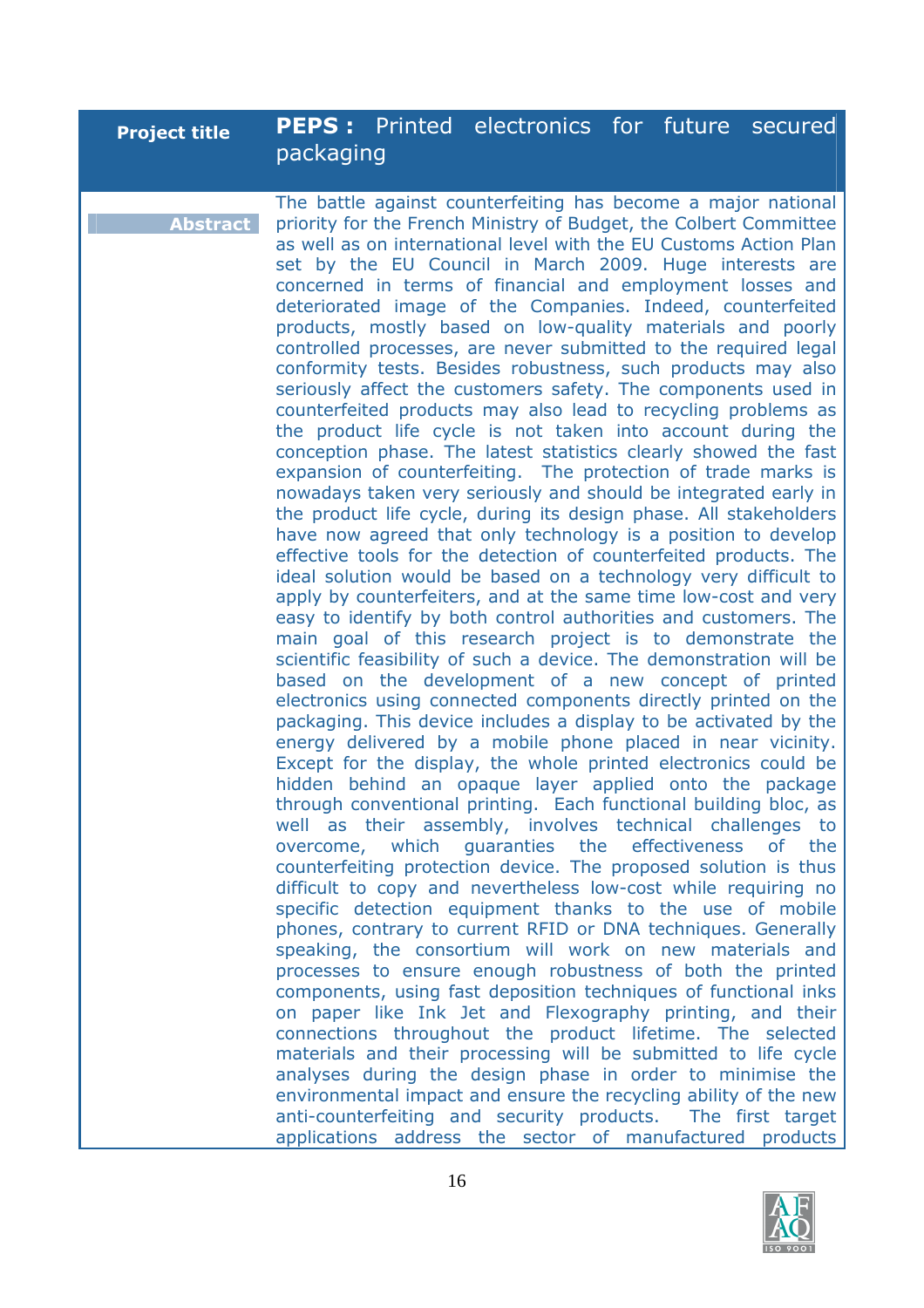|                                                          | through the integration of the device directly in the packaging.<br>The applications are obviously not be limited to packaging as<br>they should include other sectors such as fiduciary papers,<br>secured medical prescriptions, etc. In addition, the expected<br>impacts of the project are much large than the mentioned<br>applications, since the research aims at developing cellulose<br>based substrates with high barrier efficiency and top surface<br>properties required for the printing of electronic components.<br>The project will enable demonstrating the technical and<br>industrial feasibility of printed electronics on paper substrate<br>towards the stakeholders and SMEs of the paper industry sector.<br>Eventually the whole paper sector including converting and<br>printing industries will get tools and knowledge that will enable<br>integrating printed electronics in their processes and supply<br>their customers with new products and services. |
|----------------------------------------------------------|--------------------------------------------------------------------------------------------------------------------------------------------------------------------------------------------------------------------------------------------------------------------------------------------------------------------------------------------------------------------------------------------------------------------------------------------------------------------------------------------------------------------------------------------------------------------------------------------------------------------------------------------------------------------------------------------------------------------------------------------------------------------------------------------------------------------------------------------------------------------------------------------------------------------------------------------------------------------------------------------|
| <b>Partners</b>                                          | Centre Technique du Papier<br>Microélectronique<br>Electromagnétisme<br>Institut<br>de<br>et<br>Photonique et de Laboratoire d'hyperfréquences et<br>de<br>Caractérisation<br>Papeteries Luquet & Duranton<br><b>PYLOTE SAS</b><br>CNRS - Institut de Chimie de la matière et de la chimie<br>condensée                                                                                                                                                                                                                                                                                                                                                                                                                                                                                                                                                                                                                                                                                    |
| <b>Coordinator</b>                                       | Guy Eymin Petot Toutollet - Centre Technique du Papier<br>dgept@webctp.com                                                                                                                                                                                                                                                                                                                                                                                                                                                                                                                                                                                                                                                                                                                                                                                                                                                                                                                 |
| <b>ANR funding</b>                                       | 1 053 911 €                                                                                                                                                                                                                                                                                                                                                                                                                                                                                                                                                                                                                                                                                                                                                                                                                                                                                                                                                                                |
| <b>Starting date</b><br>and duration<br><b>Reference</b> | January $2011 - 36$ months<br>ANR-10-RMNP-002                                                                                                                                                                                                                                                                                                                                                                                                                                                                                                                                                                                                                                                                                                                                                                                                                                                                                                                                              |
| <b>Cluster label</b>                                     | <b>SCS</b>                                                                                                                                                                                                                                                                                                                                                                                                                                                                                                                                                                                                                                                                                                                                                                                                                                                                                                                                                                                 |

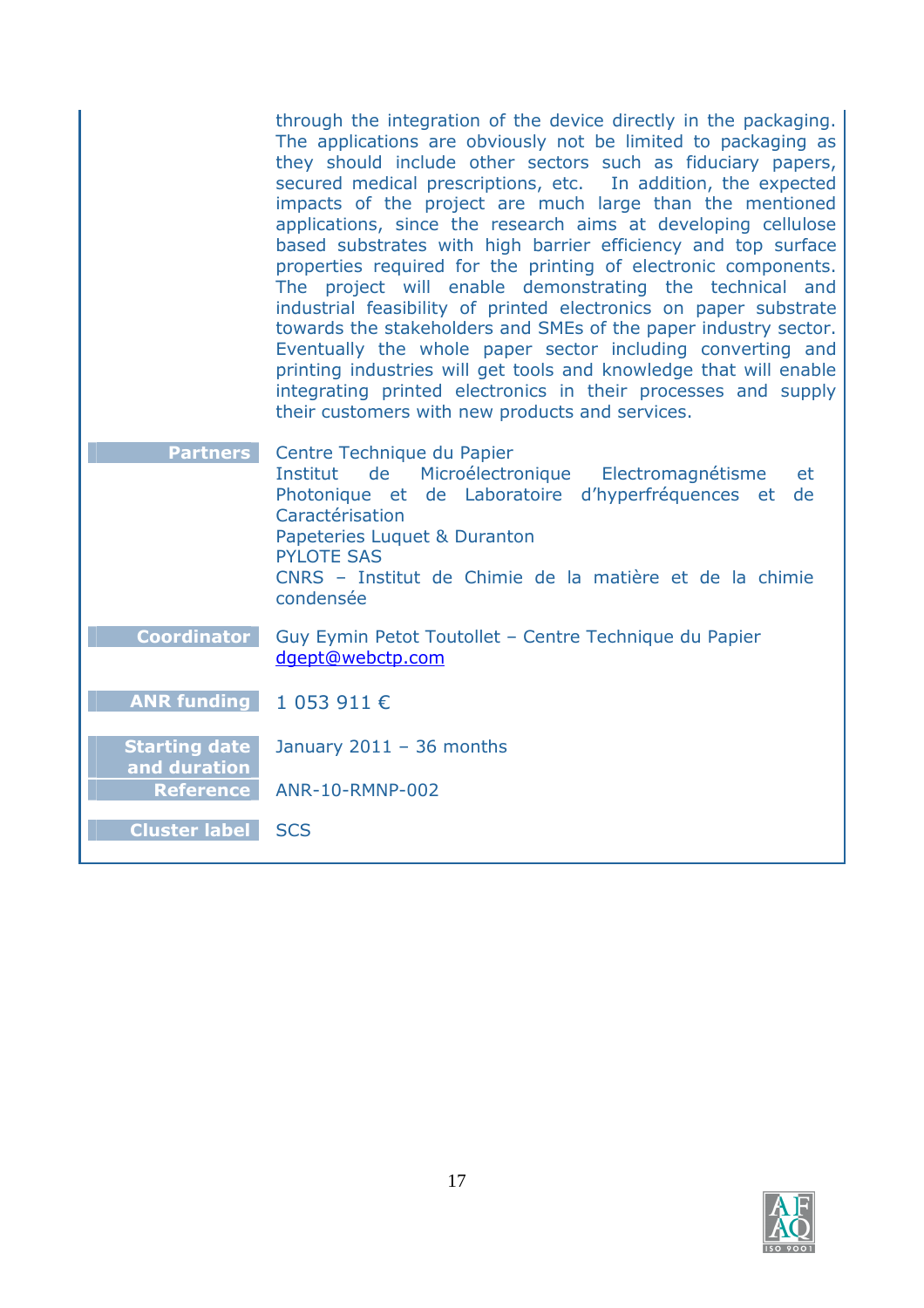| <b>Project title</b> | <b>PLATFORM:</b> Flatness control in the rolling of |  |  |  |  |
|----------------------|-----------------------------------------------------|--|--|--|--|
|                      | sheet metal                                         |  |  |  |  |

**Abstract** Delivering metallurgical strips with increasing mechanical properties at the right price is one of the major stakes of the industry of metallurgy. For the transformation step, it induces an increasing difficulty to roll perfectly flat sheets and preventing from the occurrence of major defects due to buckling of strips. This high level of quality is required for downstream operations like stamping. To support industrialisation of new high performance grades of aluminium and steel strips, we propose to develop innovative measurement methods and predictive models to assess flatness of rolled strips. The Project consists of two intrinsically coupled phases: 1) A significant improvement of the flatness measuring tools i) for the residual stresses, by developing a new concept of flatness roll using Optical Fibre Sensors based on Fiber Bragg Gratings embedded under a roll surface, providing a high spatial resolution combined with an intrinsic compensation of thermal effects, ii) for wave defects, a global measurement using laser scanners giving a high spatial resolution and allowing combined measurement of both latent and manifest shape 2) Development of predictive models for flatness. Two modelling approaches will be assessed: i) an integrated approach where buckling is taken into account using a defined material law integrated in a 3D FE model for rolling ii) a "hybrid" one using "Arlequin" methodology to couple the above FE model with a shell FE model. Results from numerical models will be compared to experimental ones, allowing for a very fine validation of flatness (not available today) in particular at the very edges of the products, where significant stress gradients are observed. Project management will allow for a strong interaction of the complementary knowhow of the seven highly skilled partners in their respective field. The main project innovations are: 1) On the experimental side, the development of a residual stresses measurement method using high resolution Optical Fiber birefringent Bragg Gratings and the development of innovative rigs to study the relation between buckling and residual stresses in a controlled environment 2) Advanced numerical modelling to allow for the coupled analysis between roll gap mechanics and buckling instabilities occurrence at the exit of the roll gap. These researches are highly strategic for the French industry in the field of rolling. Short term economical benefits are expected after the completion of this project. The associated aim is to guarantee the metallurgical plants competitiveness and sustain a high level of excellence on flatness control tools for rolling of thin gauge products. The projects results will contribute to shorten the ramp-up of new technical products from current and future market demands for wider, thinner and stronger

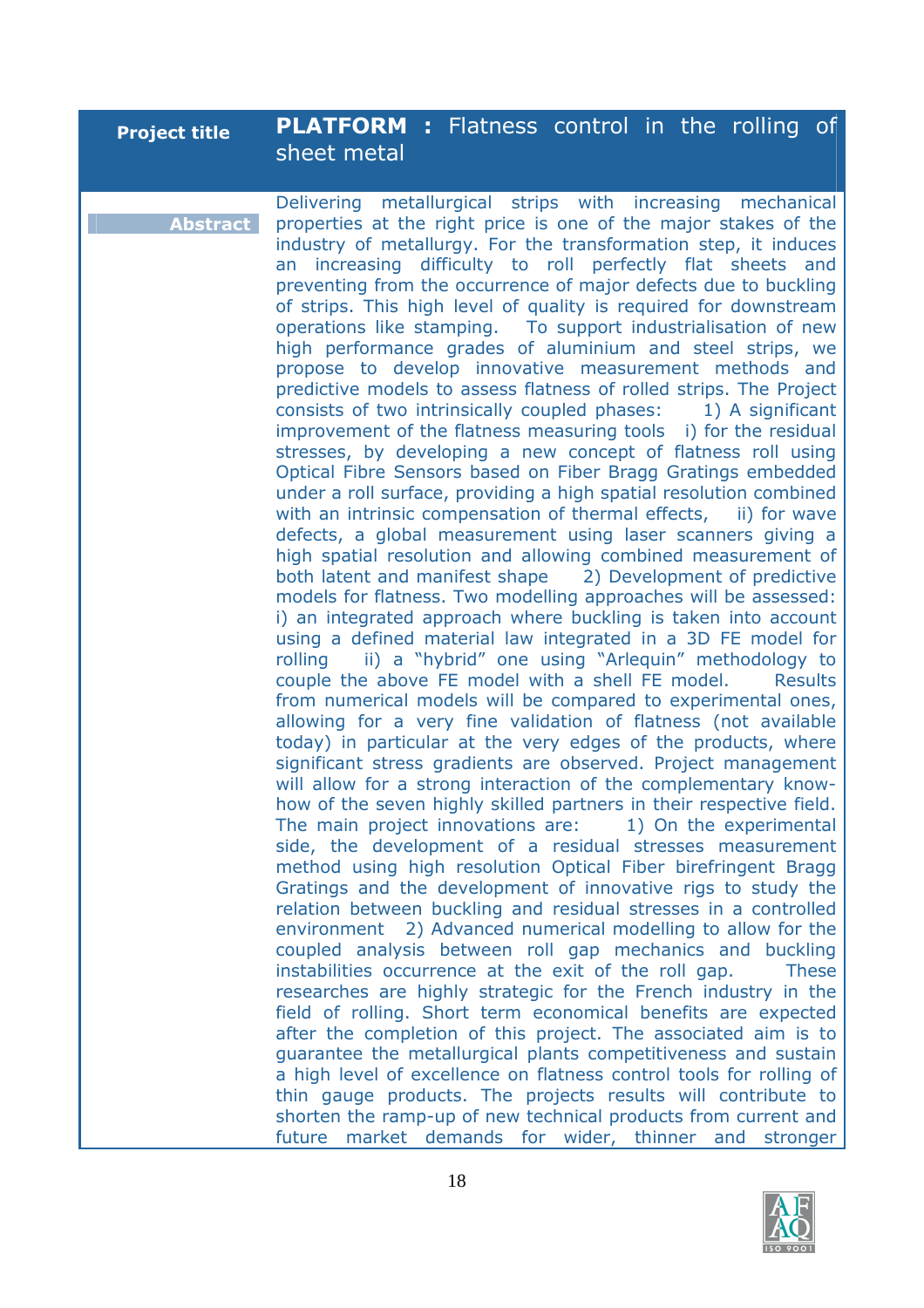|                                      | products.                                                                                                                                                                                                                                                                                                |
|--------------------------------------|----------------------------------------------------------------------------------------------------------------------------------------------------------------------------------------------------------------------------------------------------------------------------------------------------------|
| <b>Partners</b>                      | CNRS Laboratoire de Physique et Mécanique des Matériaux<br><b>CEA LIST</b><br>ARCELORMITTAL MAIZIERES RESEARCH SA<br>ALCAN Centre de recherché de Voreppe<br>Laboratoire de Mécanique des Sols Structures et Matériaux<br>Laboratoire de Génie Civil et d'Ingénierie Environnementale<br>Armines (CEMEF) |
| <b>Coordinator</b>                   | Hamid ZAHROUNI - LPMM<br>zahrouni@univ-metz.fr                                                                                                                                                                                                                                                           |
| ANR funding 996 386 $\epsilon$       |                                                                                                                                                                                                                                                                                                          |
| <b>Starting date</b><br>and duration | January $2011 - 48$ months                                                                                                                                                                                                                                                                               |
| <b>Reference</b>                     | ANR-10-RMNP-019                                                                                                                                                                                                                                                                                          |
| <b>Cluster label</b>                 | Materalia                                                                                                                                                                                                                                                                                                |

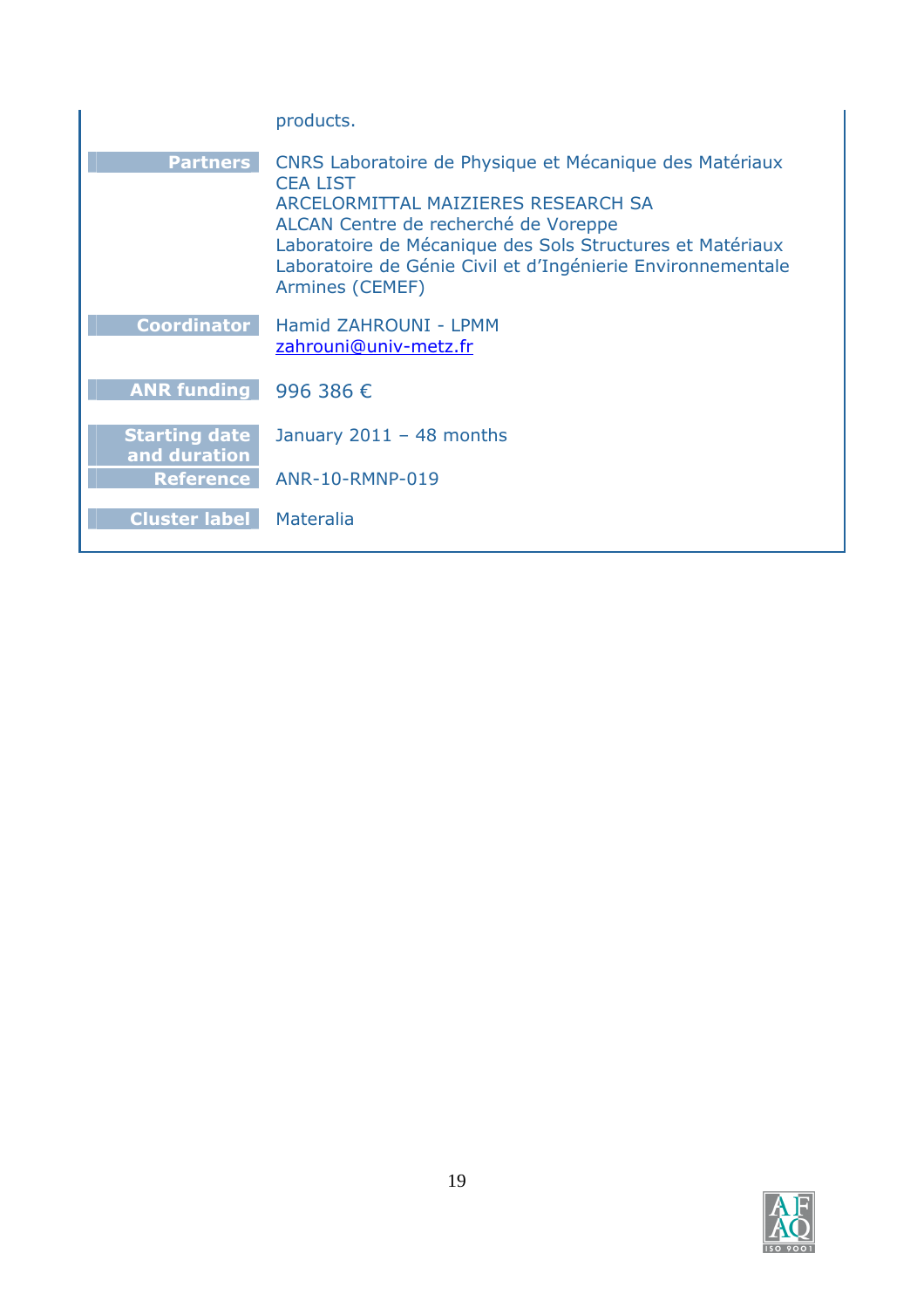| <b>Project title</b> | <b>PREVISIA:</b> Multiphysical approach of the ageing<br>of martensitic stainless steels under loading and<br>on its consequences onto the fatigue crack growth<br>properties                                                                                                                                                                                                                                                                                                                                                                                                                                                                                                                                                                                                                                                                                                                                                                                                                                                                                                                                                                                                                                                                                                                                                                                                                                                                                                                                                                                                                                                                                                                                                                                                                                                                                                                                                                                                                                                                                                                                                                                                                                                                                                                                                                                                                                                                                                                                                                                                                                                                                                                                                                                                                                                                                                                                                                                                                          |
|----------------------|--------------------------------------------------------------------------------------------------------------------------------------------------------------------------------------------------------------------------------------------------------------------------------------------------------------------------------------------------------------------------------------------------------------------------------------------------------------------------------------------------------------------------------------------------------------------------------------------------------------------------------------------------------------------------------------------------------------------------------------------------------------------------------------------------------------------------------------------------------------------------------------------------------------------------------------------------------------------------------------------------------------------------------------------------------------------------------------------------------------------------------------------------------------------------------------------------------------------------------------------------------------------------------------------------------------------------------------------------------------------------------------------------------------------------------------------------------------------------------------------------------------------------------------------------------------------------------------------------------------------------------------------------------------------------------------------------------------------------------------------------------------------------------------------------------------------------------------------------------------------------------------------------------------------------------------------------------------------------------------------------------------------------------------------------------------------------------------------------------------------------------------------------------------------------------------------------------------------------------------------------------------------------------------------------------------------------------------------------------------------------------------------------------------------------------------------------------------------------------------------------------------------------------------------------------------------------------------------------------------------------------------------------------------------------------------------------------------------------------------------------------------------------------------------------------------------------------------------------------------------------------------------------------------------------------------------------------------------------------------------------------|
| <b>Abstract</b>      | This project shall permit to realise innovations in terms of<br>mechanical behaviour prediction of engine pylon parts made out<br>of martensitic stainless precipitate hardening steels.<br>It is<br>dedicated to demonstrate that a multi-scale modelling will<br>permit to optimise the static and damage tolerance design of<br>structural parts in 15-5PH used at 1200MPa taking into account<br>their highly severe in-service conditions. It answers a more<br>general approach on engine pylon parts made out of high<br>strength materials as titanium or nickel based alloys and<br>answering to severe loads under long time temperature<br>exposure (in service temperature between 120°C et 325°C), for<br>which designers want to adapt the predicting tools currently<br>used for other metallic materials employed in less severe<br>conditions. Scientific and technical stakes concern the aging of<br>15-5PH under stress between 275°C and 325°C for long term<br>use and the effects of load spectrum on the fatique crack<br>propagation in relationship with the aging of the material and<br>the oxydation of the fracture because it avoids the use of this<br>steel for the new applications. The project is proposing to<br>update our metallurgical and mechanical knowledge on the<br>material used under severe thermomechanical conditions. At<br>first, the aging mechanisms will be studied and modelled in<br>order to predict the evolution in service of the static and fatigue<br>properties. Then, the fatigue crack growth mechanisms will be<br>studied in relationship with the aging and the oxydation<br>mechanisms to enlarge the application of various models.<br>Finally, the results put in place during PREVISIA project will be<br>compared to the results of a representative test of fatique under<br>temperature of a representative element of the aircraft.<br>The<br>organisation is to put in place the understanding phases from<br>nanometric scale, going through microscopic and macroscopic<br>scales until testing under spectrum on representative element :<br>- Nanometric scale of the microstructure to characterize the<br>aging from metallurgical observations - Microscopic scale to<br>characterize and model the behaviour laws as a function of the<br>temperature and the aging to describe the fatigue crack growth<br>mechanisms - Millimetric scale to characterize the effects of the<br>fatigue sprectrum in relationship with the behaviour laws, the<br>oxydation effects and the fatigue crack mechanisms - Part scale<br>to validate the predicting tools. The partnership is as follows :<br>- Academic partners : SIMAP, CIRIMAT, INSTITUT P' ENSMA,<br>LMT Cachan. - Industrial partners : Aubert & Duval, Airbus<br>Operation SAS, EADS IW. The tasks are defined hereafter : -<br>Task 1: Definition of the field of the study from real load cases,<br>given by AIRBUS. - Task 2 : Study and modeling of the |

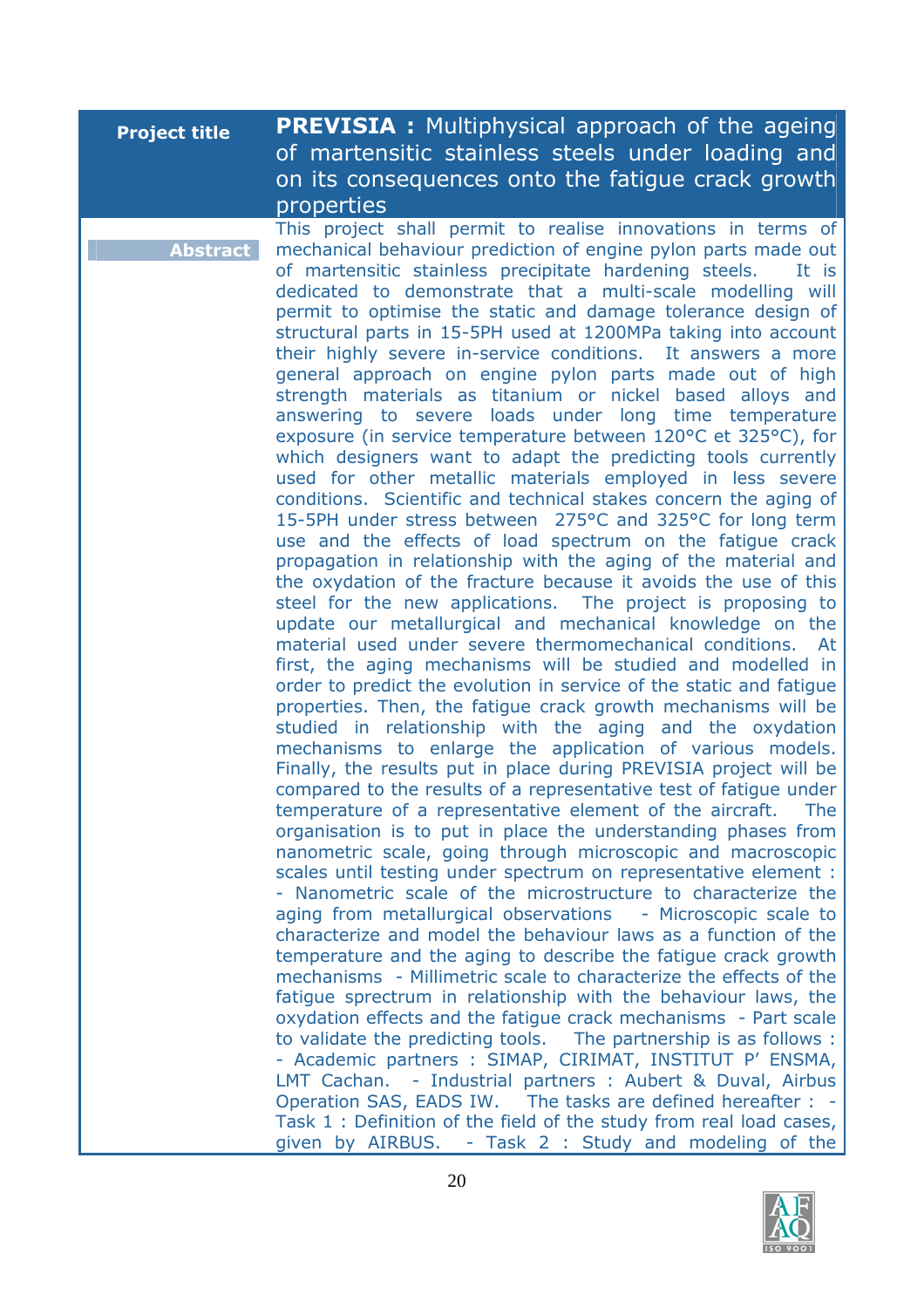|                                                                       | microstructures aged under mechanical loading . - Task 3 :<br>Study and modelling of static behaviour and fatigue laws after<br>aging under mechanical load. - Task 4 : Characterisation and<br>modeling of the fatigue crack growth under spectrum on aged<br>materials. - Task 5 : Validation on industrial part. - Task 6 :<br>Coordination of the project by EADS IW. |
|-----------------------------------------------------------------------|---------------------------------------------------------------------------------------------------------------------------------------------------------------------------------------------------------------------------------------------------------------------------------------------------------------------------------------------------------------------------|
| <b>Partners</b>                                                       | <b>EADS F IW</b><br><b>AIRBUS Opérations SAS</b><br><b>ENSMA Institut PPRIME</b><br>Centre Interuniversitaire de Recherche et d'Ingénierie des<br>Matériaux<br><b>Aubert &amp; Duval</b><br>Institut de polytechnique de Grenoble<br>ENS Cachan - Laboratoire de mécanique et de technologie                                                                              |
| <b>Coordinator</b>                                                    | Yannick Girard - EADS F IW<br>Yannick.girard@eads.net                                                                                                                                                                                                                                                                                                                     |
| ANR funding $\begin{array}{ c c c } \hline 1 & 031 & 901 \end{array}$ |                                                                                                                                                                                                                                                                                                                                                                           |
| <b>Starting date</b><br>and duration                                  | January $2011 - 42$ months                                                                                                                                                                                                                                                                                                                                                |
|                                                                       | Reference ANR-10-RMNP-017                                                                                                                                                                                                                                                                                                                                                 |
|                                                                       | <b>Cluster label</b> ASTECH Aerospace Valley VIAMECA                                                                                                                                                                                                                                                                                                                      |

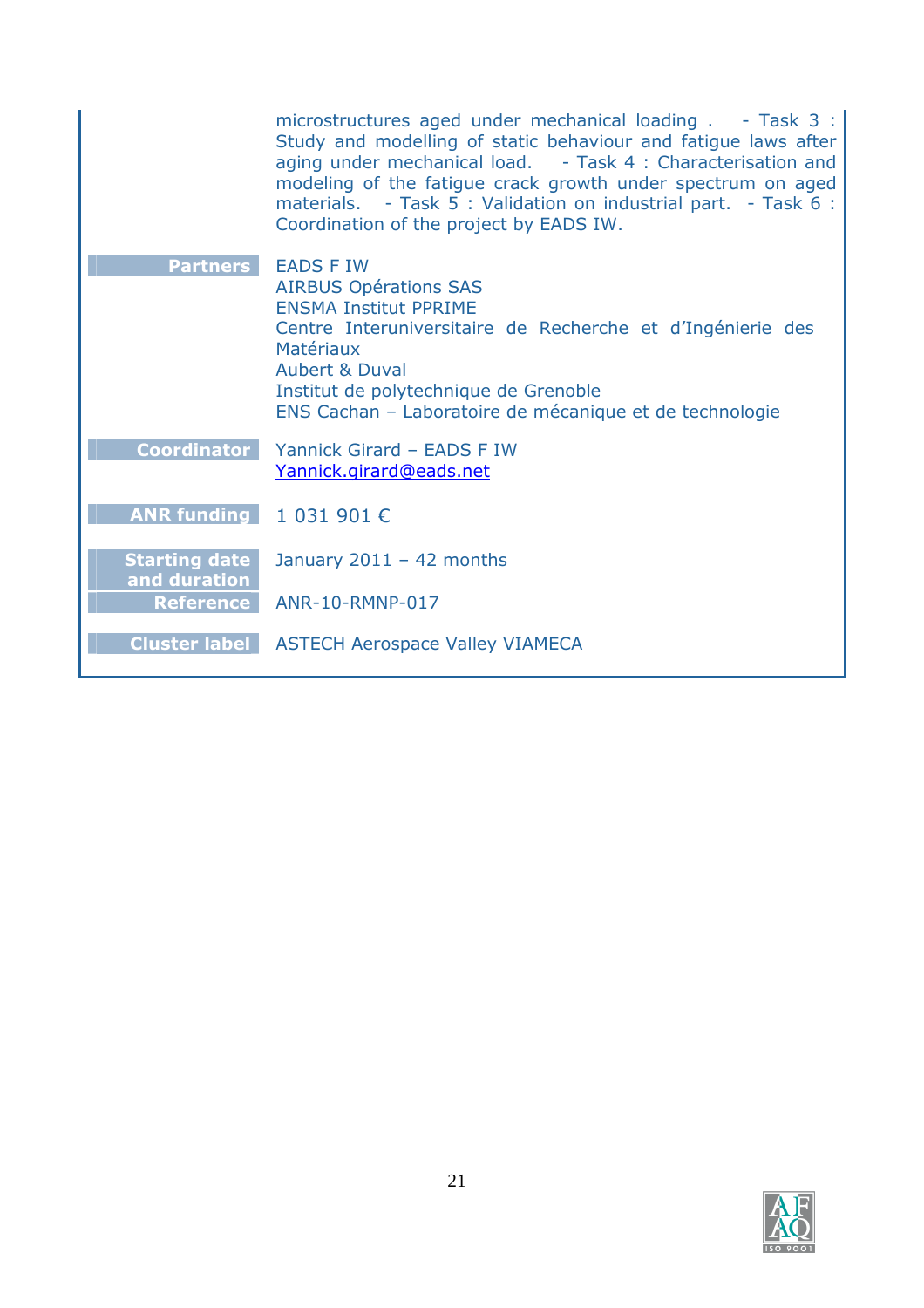| <b>Project title</b><br>processes for the aeronautical industry<br>The project PRINCIPIA aims at contributing significantly to the<br><b>Abstract</b><br>definition of innovative new melting and ingot casting processes<br>for the production of thick plates in high performance aluminium<br>alloys (7xxx and 2xxx families, including the new AlCuLi alloys)<br>for the civil aircraft industry - through the understanding of<br>factors allowing the reduction of porosity and inclusions in DC<br>cast ingots for the rolling and forging stock - through the multi-<br>physics and multi-scale modelling of melting and solidification<br>processes and their integration in an industrial dedicated<br>softawer - through the evaluation, both at lab-scale and on an<br>industrial pilot, of improvement or innovative solutions delivered<br>from the project tasks.<br>The production of high quality<br>aluminium solutions (in terms of inclusion cleanliness, low                                                                                                                                                                                                                                                                                                                                                                                                                                                                                                                                                                                                                                                                                                                                                                                                                                                                                                                                                                                                                                                                                                                                                                                                 |
|-----------------------------------------------------------------------------------------------------------------------------------------------------------------------------------------------------------------------------------------------------------------------------------------------------------------------------------------------------------------------------------------------------------------------------------------------------------------------------------------------------------------------------------------------------------------------------------------------------------------------------------------------------------------------------------------------------------------------------------------------------------------------------------------------------------------------------------------------------------------------------------------------------------------------------------------------------------------------------------------------------------------------------------------------------------------------------------------------------------------------------------------------------------------------------------------------------------------------------------------------------------------------------------------------------------------------------------------------------------------------------------------------------------------------------------------------------------------------------------------------------------------------------------------------------------------------------------------------------------------------------------------------------------------------------------------------------------------------------------------------------------------------------------------------------------------------------------------------------------------------------------------------------------------------------------------------------------------------------------------------------------------------------------------------------------------------------------------------------------------------------------------------------------------------------------|
|                                                                                                                                                                                                                                                                                                                                                                                                                                                                                                                                                                                                                                                                                                                                                                                                                                                                                                                                                                                                                                                                                                                                                                                                                                                                                                                                                                                                                                                                                                                                                                                                                                                                                                                                                                                                                                                                                                                                                                                                                                                                                                                                                                                   |
| porosity level, homogeneous metallurgical structure) and<br>improved properties (light weighting, increased durability) for<br>heavy gage products is a major target for Alcan Engineered<br>Products and his customers from the aerospace industry.<br>the case of thick rolled products porosities potentially present in<br>the as-cast state may not be fully closed during further<br>processing. Technical challenges associated to the casting of<br>thick gage rolling ingots are particularly critical for the new<br>alloys of the AlCuLi family with enhanced specific properties<br>(e.g. 2050). The high tendency to oxidation results in an<br>increased inclusion risk associated to a higher gas content in<br>molten metal, leading to porosity formation in the as-cast<br>product which is increased by almost an order of magnitude as<br>compared to Li-free alloys. The project associates 2 industrial<br>partners and 5 public research teams, collaborating on 4<br>technical tasks (in addition to the management and industrial<br>transfer activities). - Improvement in the molten metal<br>cleanliness o Hydrodynamic modelling and inclusion capture<br>assessment for an optimum casting furnace process - Reduction<br>of porosity o Understanding of the impact of refractory<br>materials on the hydric exchanges with molten aluminium and<br>definition of new multi-functional refractory solutions.<br>Understanding of the link between the as-cast DC structure<br>(macrosegregation and grain morphology) and the size of the<br>pores, and of the impact of process parameters on the structure<br>by multi-scale and multi-physics modelling associated to trials o<br>Exploration of innovative routes for the reduction of hydrogen<br>content in molten metal<br>This project has a significant<br>economic impact on the strengthening of the world competitive<br>positioning of Alcan Engineered Products (Global Aeronautic,<br>Transport and Industry business group, European leader and<br>nº2 worldwide for the production of semi-products for the<br>aircraft industry), on the long term activity of Issoire plant with |

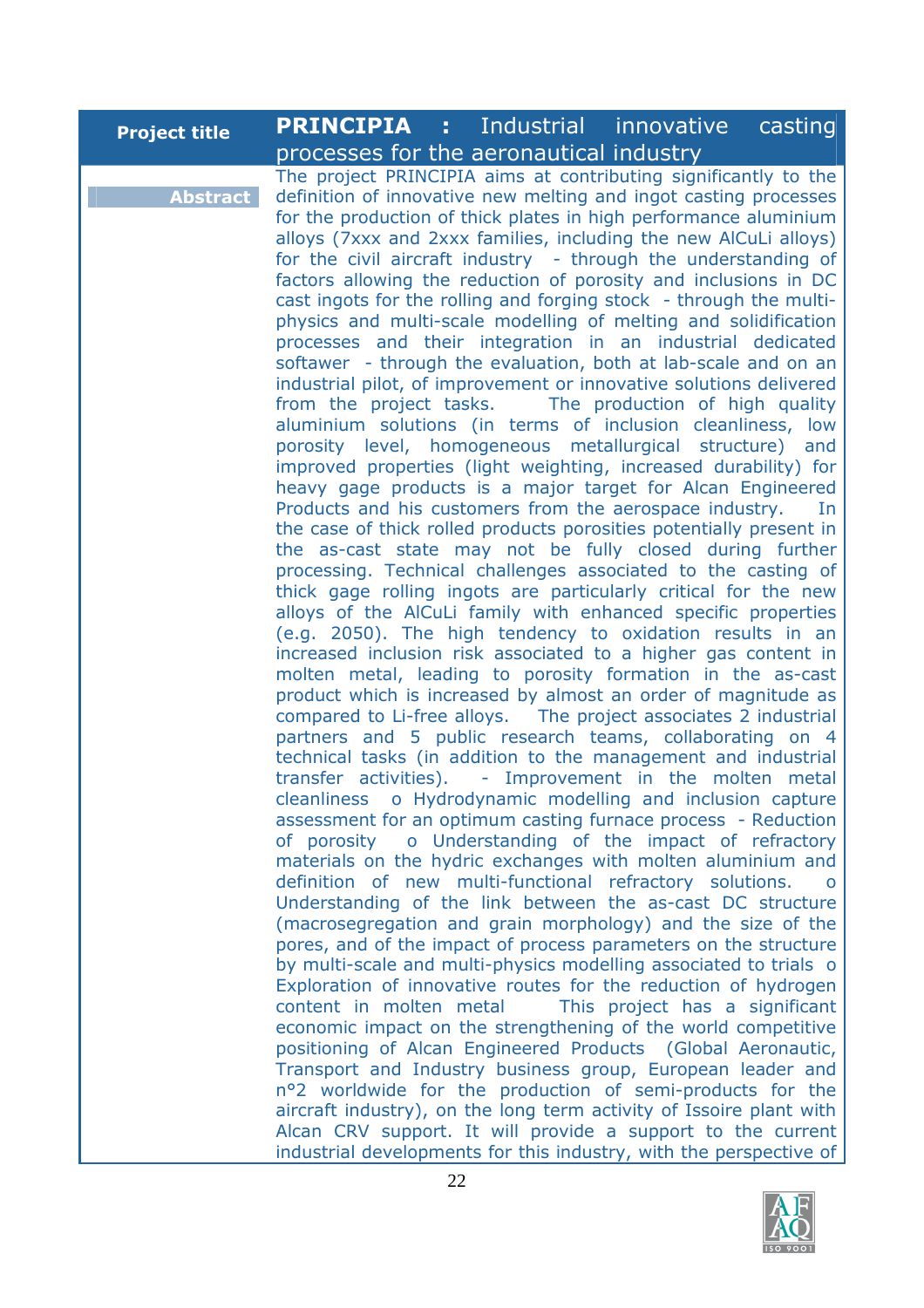|                                      | a new process generation. Aside from answering the industrial<br>needs in terms of refractory materials for the aluminium<br>application the project will provide to Saint Gobain CREE and<br>additional knowledge in the area of the functionalising of<br>specialty refractory materials, which is a differentiation factor on<br>the metallurgical market. |
|--------------------------------------|---------------------------------------------------------------------------------------------------------------------------------------------------------------------------------------------------------------------------------------------------------------------------------------------------------------------------------------------------------------|
| <b>Partners</b>                      | Alcan Centre de recherche de Voreppe<br>Saint Gobain Centre de Recherche et d'Etude Européen<br><b>Institut Jean Lamour</b><br>ICMPE Laboratoire Chimie Métallurgique des Terres Rares<br>ECP Ecole centrale des Arts et Manufactures de Paris                                                                                                                |
| <b>Coordinator</b>                   | Pierre Le Brun – Alcan Centre de Recherche de Voreppe<br>Pierre.lebrun@alcan.com                                                                                                                                                                                                                                                                              |
| ANR funding $1155192 \in$            |                                                                                                                                                                                                                                                                                                                                                               |
| <b>Starting date</b><br>and duration | January $2011 - 48$ months                                                                                                                                                                                                                                                                                                                                    |
| <b>Reference</b>                     | ANR-10-RMNP-007                                                                                                                                                                                                                                                                                                                                               |
|                                      | <b>Clust</b> r label VIAMECA Materalia                                                                                                                                                                                                                                                                                                                        |

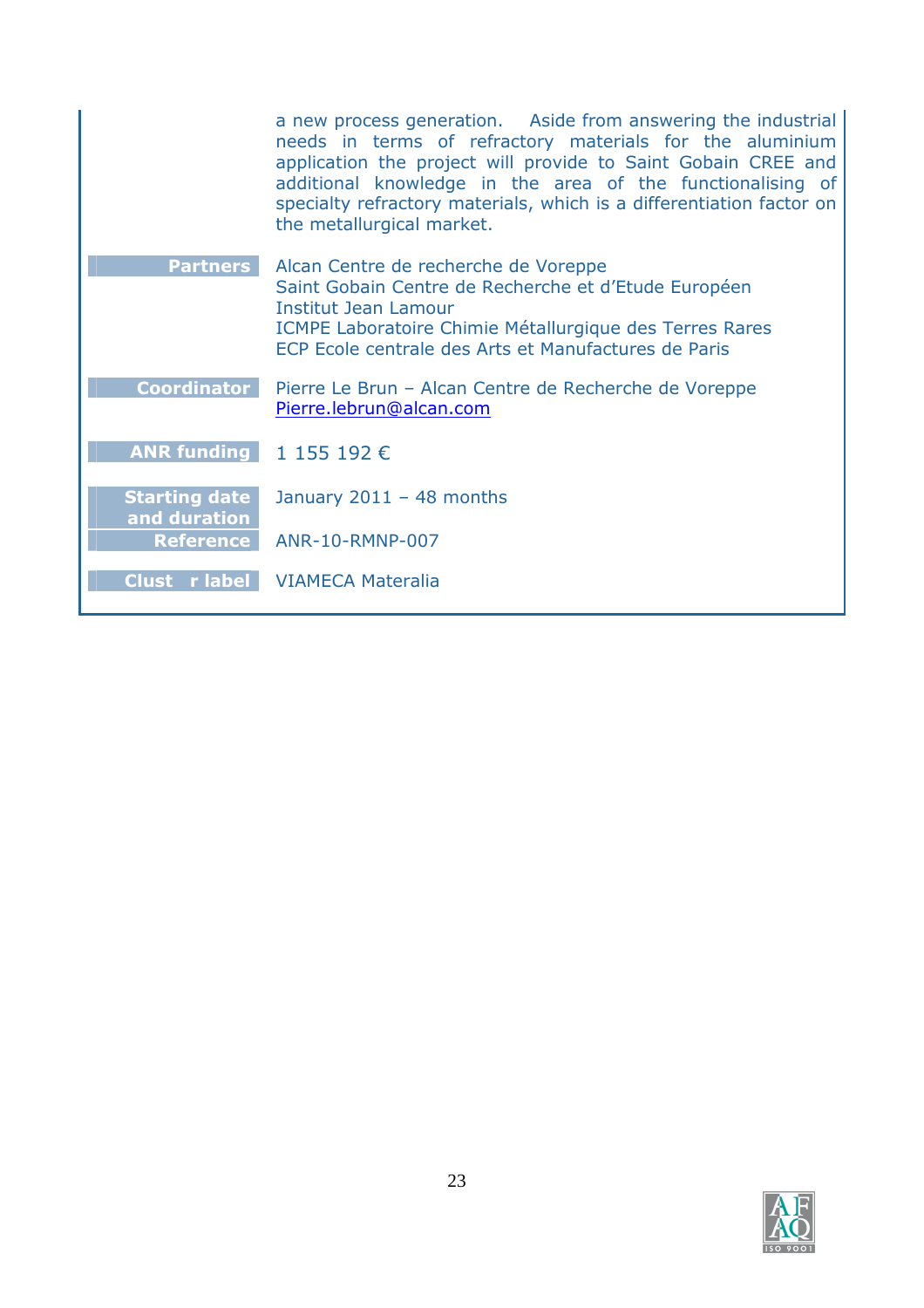| <b>Project title</b> | <b>PROFEM :</b> PROcess influence on the Fatigue of                                                                                                                                                                                                                                                                                                                                                                                                                                                                                                                                                                                                                                                                                                                                                                                                                                                                                                                                                                                                                                                                                                                                                                                                                                                                                                                                                                                                                                                                                                                                                                                                                                                                                                                                                                 |
|----------------------|---------------------------------------------------------------------------------------------------------------------------------------------------------------------------------------------------------------------------------------------------------------------------------------------------------------------------------------------------------------------------------------------------------------------------------------------------------------------------------------------------------------------------------------------------------------------------------------------------------------------------------------------------------------------------------------------------------------------------------------------------------------------------------------------------------------------------------------------------------------------------------------------------------------------------------------------------------------------------------------------------------------------------------------------------------------------------------------------------------------------------------------------------------------------------------------------------------------------------------------------------------------------------------------------------------------------------------------------------------------------------------------------------------------------------------------------------------------------------------------------------------------------------------------------------------------------------------------------------------------------------------------------------------------------------------------------------------------------------------------------------------------------------------------------------------------------|
| <b>Abstract</b>      | <b>Elastomeric Materials</b><br>The use of elastomeric parts is today very widespread in all<br>industrial markets to fulfil very different requirements (static or<br>dynamic tightness, damping of vibrations or shocks, high<br>chemical resistance). If the design of static or dynamic<br>requirements is today well mastered, the field experience<br>underlines that the two main failure mechanisms are related to<br>fatigue and ageing. For a dozen years, coupled studies of<br>industrials and academic partners allowed to propose several<br>phenomenological criteria to evaluate the fatigue lifetime of<br>elastomeric structures. But the requirements for higher<br>durability under even more severe conditions lead now to<br>overcome the next difficulty, which is the coupling between the<br>process and the fatigue properties. Indeed, fatigue of<br>elastomeric materials is strongly driven by the process. This<br>comes from the heterogeneous nature of these materials (for a<br>wide range of matrix and fillers and with crucial influence of<br>compounding) and from the huge influence of a complex two<br>steps process (mixing, and injection) on the microstructure. It is<br>therefore crucial to understand the couplings between process<br>and microstructure, on the one hand, and between the<br>microstructure and the fatigue properties on the other hand.<br>To understand these links, it is mandatory to answer three main<br>questions, associated to the three different scales: 1. What are<br>the basic damage and dissipation mechanisms? 2. What is the<br>damage scenario for a given matrix and inclusions distribution<br>(in size and space) and how can it be used to understand and to<br>evaluate quickly the fatigue properties? 3. What are the |
|                      | influences of the injection process on the microstructure of<br>injected samples and are the previous answers relevant to<br>understand the fatigue phenomenon observed on massive<br>samples with a heterogeneous microstructure? These are<br>precisely the answers aimed at by the PROFEM project, which<br>will take profit of several tools used and developed in very<br>recent preliminary studies: - Association of X-Ray Computed<br>tomography and infrared measurements thanks to an energy-<br>based criterion, in order to quickly evaluate the fatigue<br>properties of elastomeric materials; -Micromechanical modelling<br>using a complex morphological pattern which takes into<br>accounts occluded rubber, carbon black, bound rubber and a<br>percolating network. These specific features give the opportunity<br>to extend the model to the dissipation and damage mechanisms<br>for local relevant scales. The scientific and technical outcomes<br>are very numerous leading to answer not yet understood issues<br>of the field of elastomers fatigue. It is aimed: 1.To understand<br>and to model the initiation and growth mechanisms (coupling<br>several scales observations and micromechanical modelling);<br>2. To validate a way to evaluate quickly the fatigue properties for<br>several kind of matrix and fillers, and to extend it to the                                                                                                                                                                                                                                                                                                                                                                                                                                   |

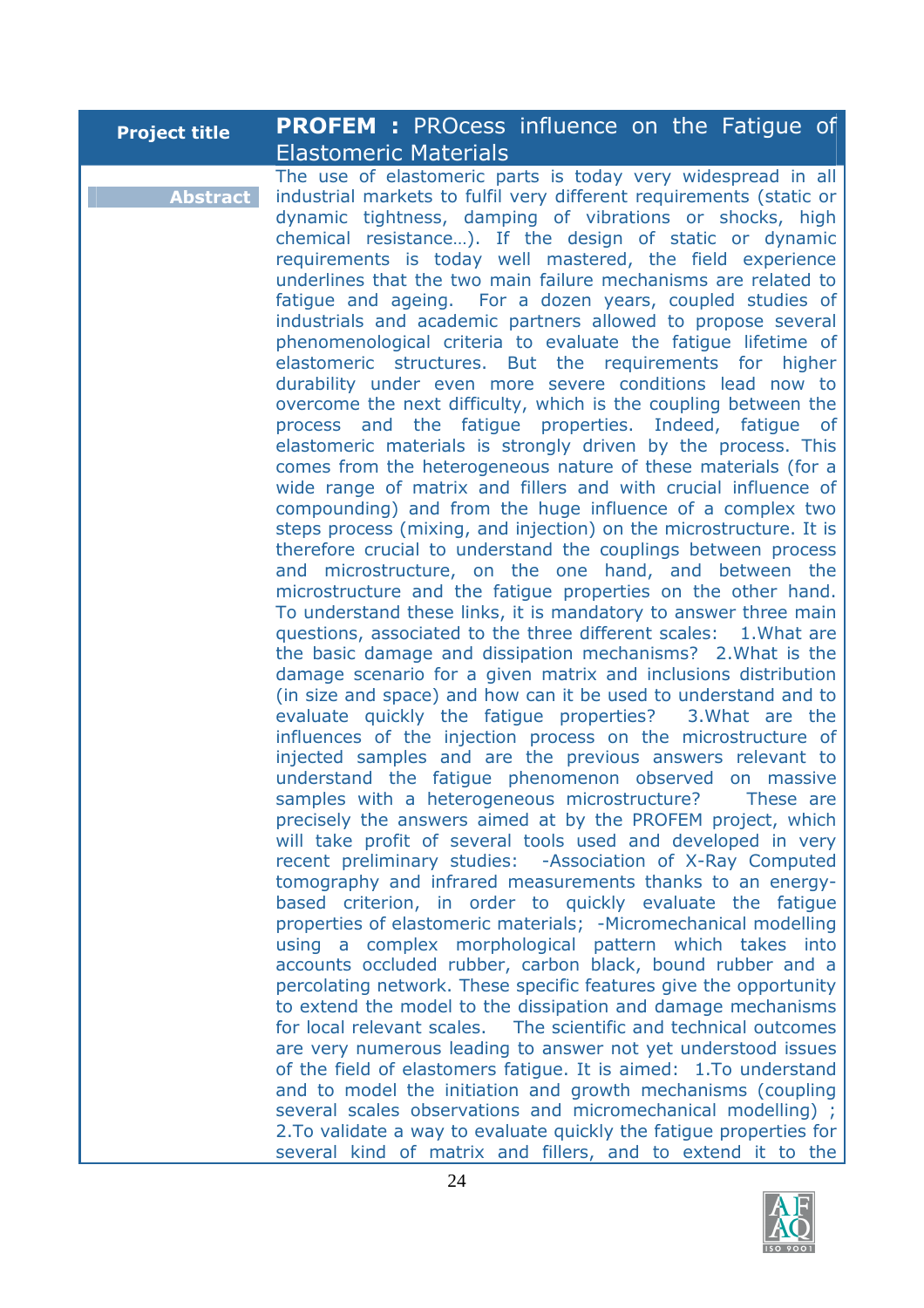|                                      | prediction of lifetime dispersion; 3.To understand the influences<br>of mixing and injection on the fatigue properties, for healthy<br>zone as well as sensible zones (parting line, injection point).<br>These achievements will greatly help manufacturers to reduce<br>the parts weight and time development and to meet<br>environmental requirements. The scientific originality of the<br>PROFEM project also stands in two specific aspects: -- The use<br>of mechanical modelling to couple two experimental techniques<br>(X-Ray CT and thermal measurements) which allow overcoming<br>their specific limitations --The strong dialog between a<br>phenomenological approach (based on energy criterion) and a<br>micromechanical modelling, with are usually seen as diverging<br>ways rather than partners ones.<br>It should be underlined that<br>the goals of this study are very challenging and require a very<br>wide skills range. Mixing industrial and academic partners, the<br>PROFEM partners propose extensive technical and scientific<br>complementarities that are relevant to achieve efficiently this<br>project challenges. |
|--------------------------------------|------------------------------------------------------------------------------------------------------------------------------------------------------------------------------------------------------------------------------------------------------------------------------------------------------------------------------------------------------------------------------------------------------------------------------------------------------------------------------------------------------------------------------------------------------------------------------------------------------------------------------------------------------------------------------------------------------------------------------------------------------------------------------------------------------------------------------------------------------------------------------------------------------------------------------------------------------------------------------------------------------------------------------------------------------------------------------------------------------------------------------------------------------------|
| <b>Partners</b>                      | ENS D'Ingénieur des Etudes et Techniques de l'Armement<br>Techniques de l'Armement<br><b>TRELLEBORG MODYN</b><br>Ecole Centrale de Nantes<br><b>UBS LIMATB</b><br>Laboratoire de Recherche et de Contrôle du Caoutchouc et                                                                                                                                                                                                                                                                                                                                                                                                                                                                                                                                                                                                                                                                                                                                                                                                                                                                                                                                 |
|                                      | des Plastiques                                                                                                                                                                                                                                                                                                                                                                                                                                                                                                                                                                                                                                                                                                                                                                                                                                                                                                                                                                                                                                                                                                                                             |
| <b>Coordinator</b>                   | <b>Yann Marco ENSIETA</b><br>Yann.marco@ensieta.fr                                                                                                                                                                                                                                                                                                                                                                                                                                                                                                                                                                                                                                                                                                                                                                                                                                                                                                                                                                                                                                                                                                         |
| <b>ANR funding</b>                   | 575 885 €                                                                                                                                                                                                                                                                                                                                                                                                                                                                                                                                                                                                                                                                                                                                                                                                                                                                                                                                                                                                                                                                                                                                                  |
| <b>Starting date</b><br>and duration | January $2011 - 48$ months                                                                                                                                                                                                                                                                                                                                                                                                                                                                                                                                                                                                                                                                                                                                                                                                                                                                                                                                                                                                                                                                                                                                 |
| <b>Reference</b>                     | ANR-10-RMNP-010                                                                                                                                                                                                                                                                                                                                                                                                                                                                                                                                                                                                                                                                                                                                                                                                                                                                                                                                                                                                                                                                                                                                            |
|                                      | <b>Cluster label   iDforCAR - ELASTOPOLE</b>                                                                                                                                                                                                                                                                                                                                                                                                                                                                                                                                                                                                                                                                                                                                                                                                                                                                                                                                                                                                                                                                                                               |

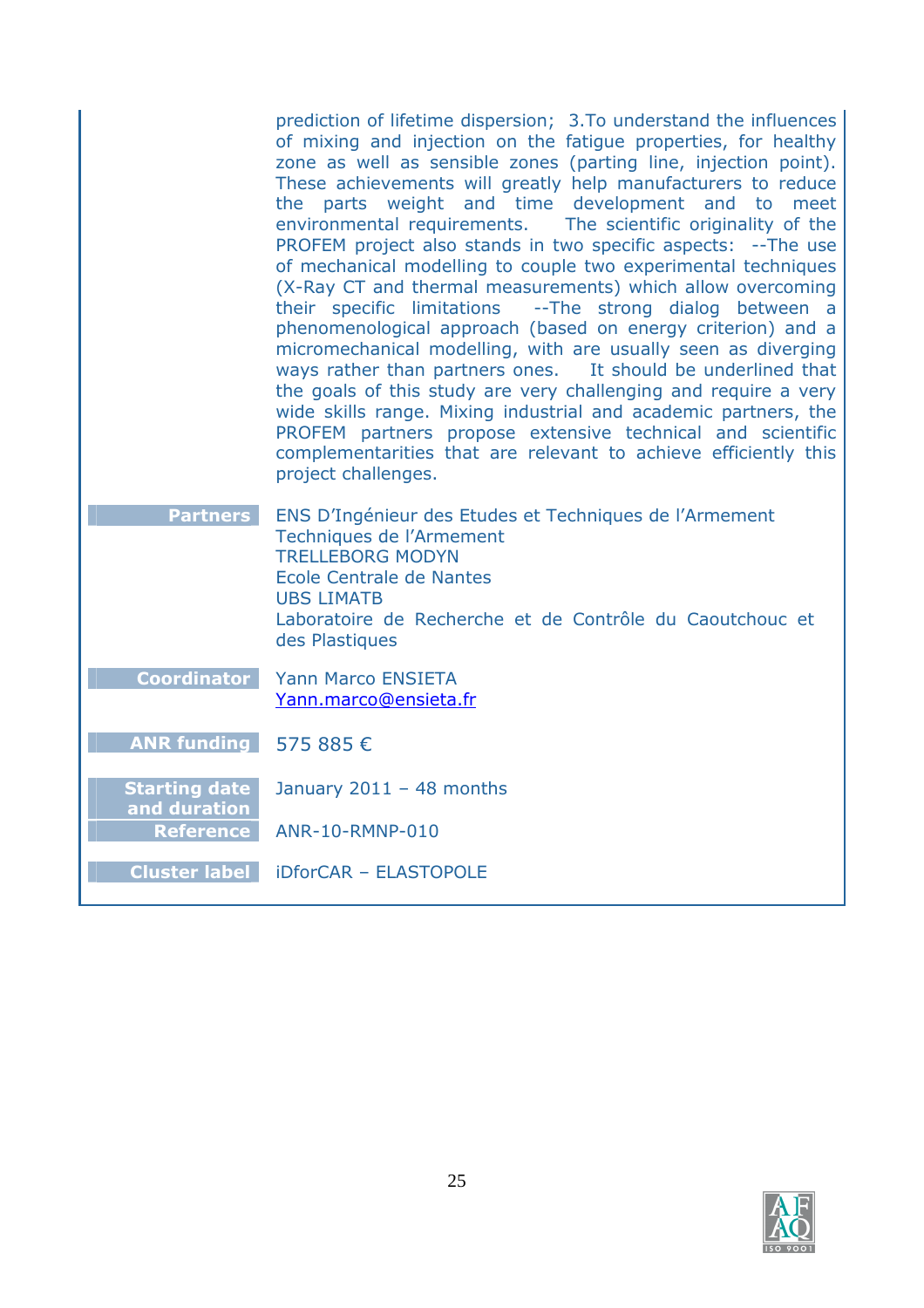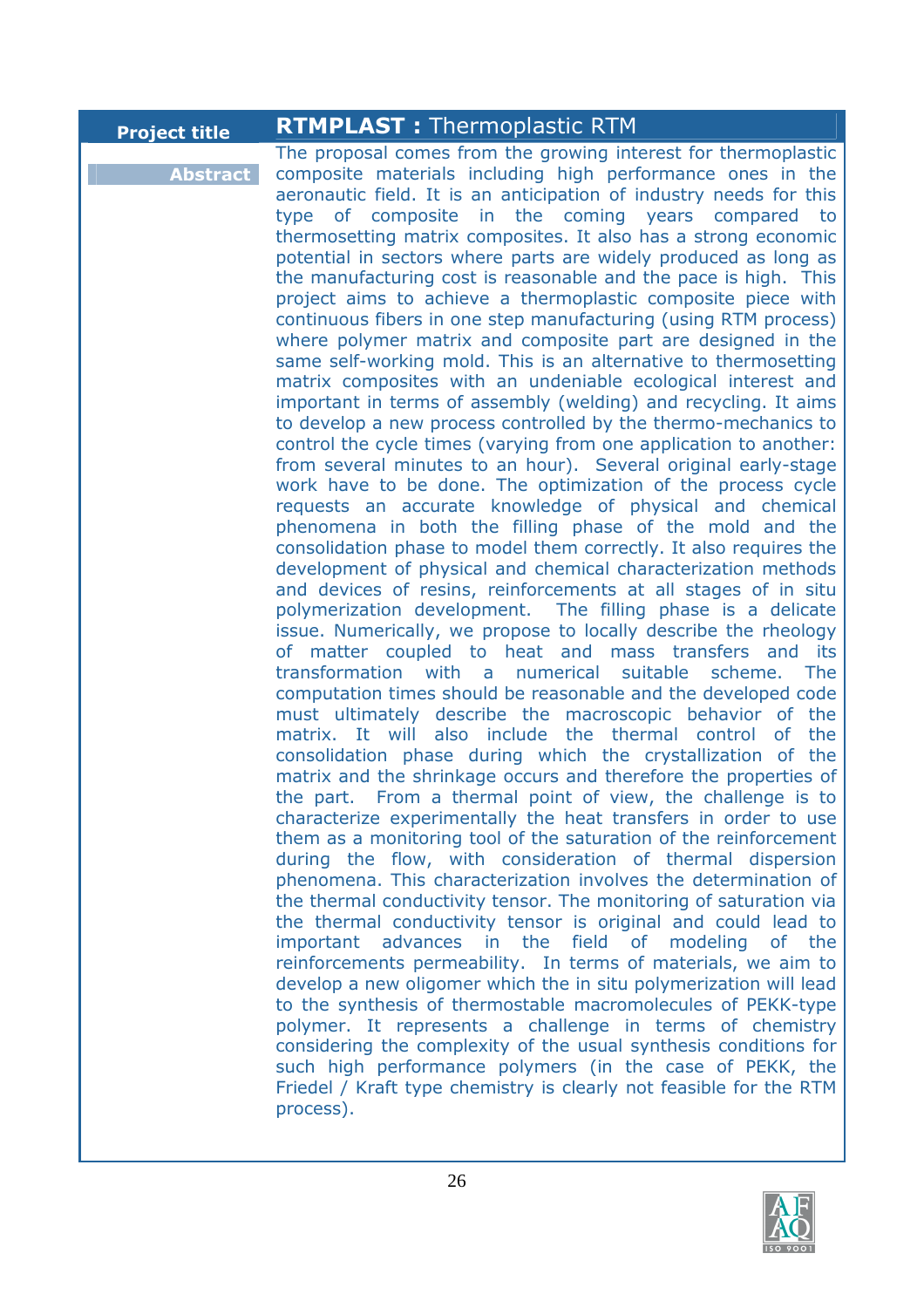| <b>Partners</b>                      | Laboratoire de thermocinétique de Nantes<br>Laboratoire de génie civil et Mécanique<br>Ingénierie des Matériaux Polymères<br><b>UMS CNRT Matériaux Polymères</b><br><b>EADS IW/CT/MP</b><br>Pôle de plasturgie de l'Est<br><b>ARKEMA France</b><br>Polymères Biopolymères Surfaces |
|--------------------------------------|------------------------------------------------------------------------------------------------------------------------------------------------------------------------------------------------------------------------------------------------------------------------------------|
| <b>Coordinator</b>                   | Didier Delaunay – Laboratoire de thermocinétique de Nantes<br>Didier.delaunay@univ-nantes.fr                                                                                                                                                                                       |
| ANR funding 883 376 $\epsilon$       |                                                                                                                                                                                                                                                                                    |
| <b>Starting date</b><br>and duration | January $2011 - 36$ months                                                                                                                                                                                                                                                         |
| <b>Reference</b>                     | ANR-10-RMNP-009                                                                                                                                                                                                                                                                    |
| <b>Cluster label</b>                 | EMC <sub>2</sub>                                                                                                                                                                                                                                                                   |

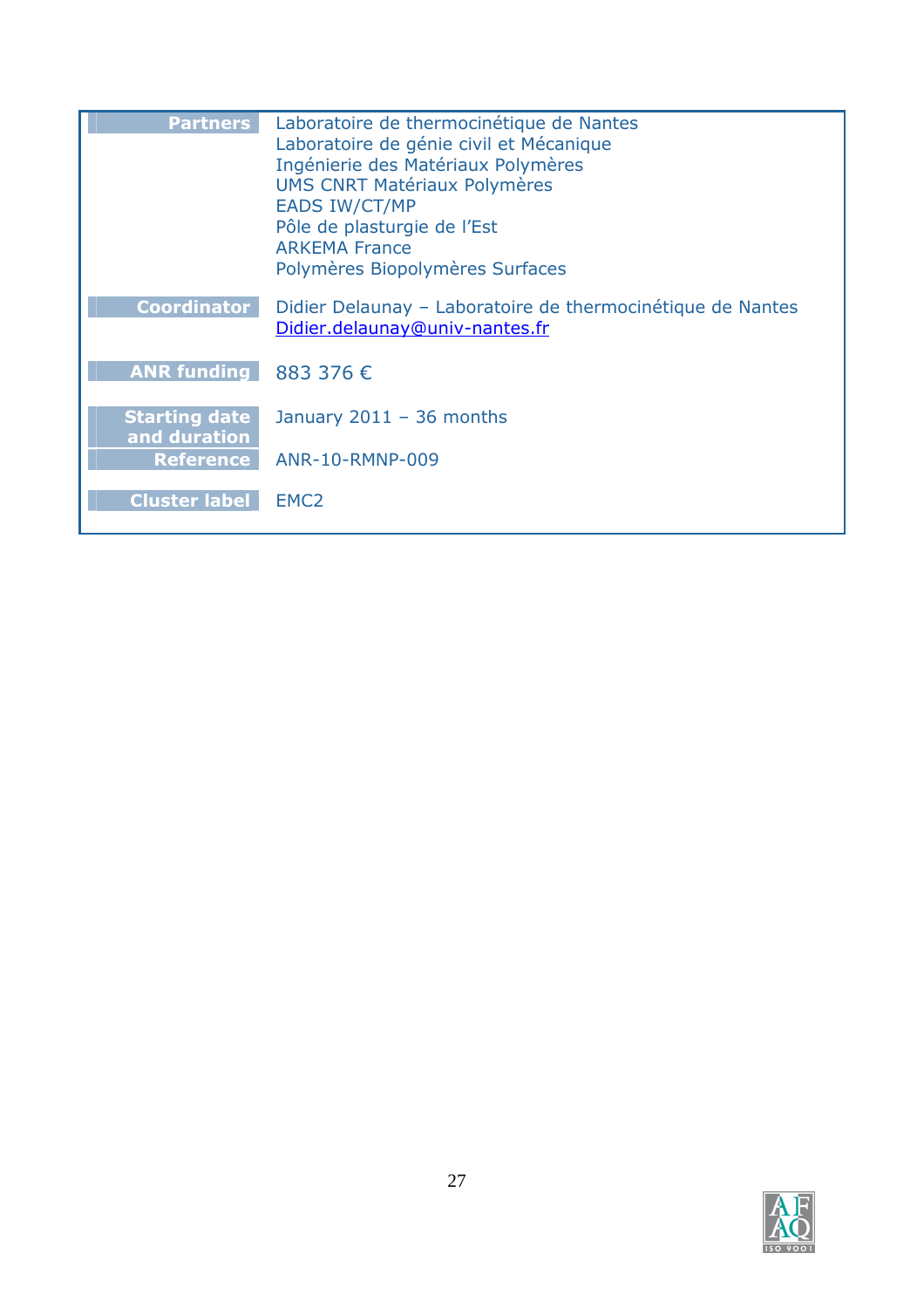| <b>Project title</b> | <b>VIRMIL</b><br>Nanoparticles of MOFs for the<br>t.                                                                                                                                                                                                                                                                                                                                                                                                                                                                                                                                                                                                                                                                                                                                                                                                                                                                                                                                                                                                                                                                                                                                                                                                                                                                                                       |
|----------------------|------------------------------------------------------------------------------------------------------------------------------------------------------------------------------------------------------------------------------------------------------------------------------------------------------------------------------------------------------------------------------------------------------------------------------------------------------------------------------------------------------------------------------------------------------------------------------------------------------------------------------------------------------------------------------------------------------------------------------------------------------------------------------------------------------------------------------------------------------------------------------------------------------------------------------------------------------------------------------------------------------------------------------------------------------------------------------------------------------------------------------------------------------------------------------------------------------------------------------------------------------------------------------------------------------------------------------------------------------------|
|                      | treatment of HIV infections and opportunistic                                                                                                                                                                                                                                                                                                                                                                                                                                                                                                                                                                                                                                                                                                                                                                                                                                                                                                                                                                                                                                                                                                                                                                                                                                                                                                              |
|                      | bacterial infections                                                                                                                                                                                                                                                                                                                                                                                                                                                                                                                                                                                                                                                                                                                                                                                                                                                                                                                                                                                                                                                                                                                                                                                                                                                                                                                                       |
| <b>Abstract</b>      | Biodegradable Nanoparticles of porous MOFs with suitable pore<br>sizes, non toxic compositions (Fe, Ca, Mg and carboxylates),<br>different topologies (channels, cages), being either rigid or<br>flexible, will be synthesized. We will focus first on MOFs whose<br>synthesis at the nanoscale has already been reported. Then, the<br>synthesis of other MOFs reported only at the micrometric level<br>will be done using top of the art techniques (microwave assisted<br>synthesis, ultrasounds). We will also try the synthesis of<br>nanoMOFs using bioactive molecules as the linker. Their<br>degradation in different biological medium will be investigated as<br>well as the stability of the nanoparticles solutions. In a second<br>step, a screening of encapsulation and release of several drugs<br>of interest for AIDS treatment such as antiretroviral molecules<br>(AZT-TP, Efavirenz (EFV) and delavirdine (DLV) or a combination<br>of them to reconstitute triterapy), and resistant anti-bacterial<br>treatment (antuberculous : ciprofloxacine, isoniazid) will be<br>performed. Quantitative Structure Activity Relationship (QSAR)<br>study on the encapsulation will be used to predict the best MOF<br>for each drug of interest. Based on the stability and<br>encapsulation results, a few selected MOFs (2 or 3) will be |
|                      | surface functionalized using several surface agent molecules<br>(PEGs, Ig-G). The drug nano-sponge interactions and of drug<br>delivery will be studied using calorimetry combined to molecular<br>simulations of a selected anti-HIV drugs. Methods of producing<br>and conserving stable formulations will be also developed. In a<br>third step, anti-VIH activity tests and antibacterial activity tests<br>will be done as well as a study of the mechanism of the anti-VIH<br>activity of the nanosponges. Finally, the synthesis of labelled<br>nanoparticles (fluorescence or radioactivity) will help to analyse<br>the crossing of physiological barriers by the nanosponge. We will<br>investigate also the cell internalization kinetics and mechanisms<br>of the nanosponges. The mechanism of the antimicrobial agent<br>delivery from the nanosponges as well as the in vivo toxicity<br>and biodistribution of the drug loaded nanoparticles will be the<br>last part of the project.                                                                                                                                                                                                                                                                                                                                                      |
| <b>Partners</b>      | <b>Institut Lavoisier de Versailles</b><br><b>CNRS Physico-Chimie Pharmacotechnie Biopharmacie</b><br><b>BERTIN Pharma</b><br><b>Institut Charles Gerhardt Montpellier</b>                                                                                                                                                                                                                                                                                                                                                                                                                                                                                                                                                                                                                                                                                                                                                                                                                                                                                                                                                                                                                                                                                                                                                                                 |
| <b>Coordinator</b>   | Christian Serre - Institut Lavoisier de Versailles<br>serre@chimie.uvsq.fr                                                                                                                                                                                                                                                                                                                                                                                                                                                                                                                                                                                                                                                                                                                                                                                                                                                                                                                                                                                                                                                                                                                                                                                                                                                                                 |
| <b>ANR funding</b>   | 825 489 €                                                                                                                                                                                                                                                                                                                                                                                                                                                                                                                                                                                                                                                                                                                                                                                                                                                                                                                                                                                                                                                                                                                                                                                                                                                                                                                                                  |